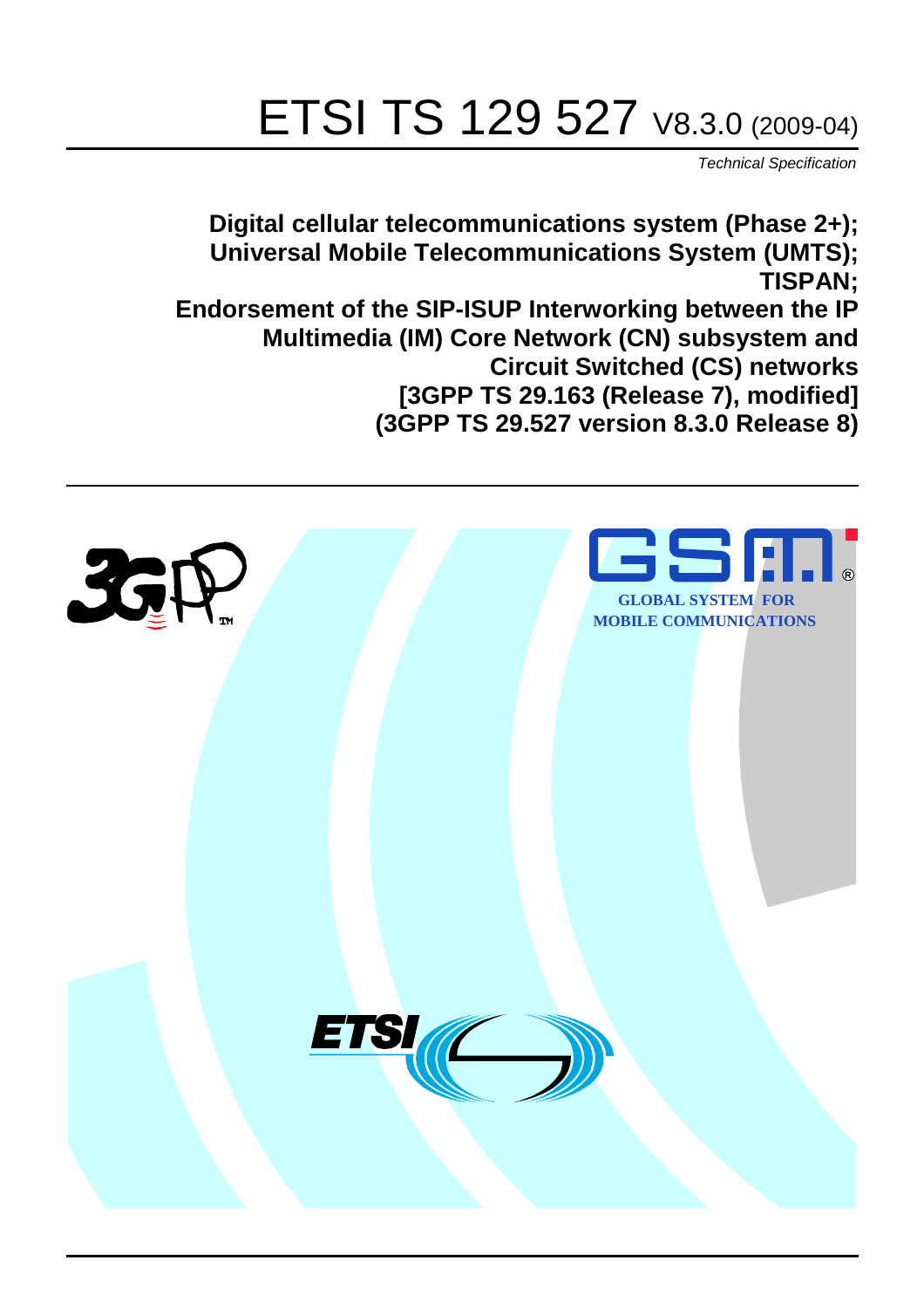Reference RTS/TSGC-0329527v830

> Keywords GSM, UMTS

#### *ETSI*

#### 650 Route des Lucioles F-06921 Sophia Antipolis Cedex - FRANCE

Tel.: +33 4 92 94 42 00 Fax: +33 4 93 65 47 16

Siret N° 348 623 562 00017 - NAF 742 C Association à but non lucratif enregistrée à la Sous-Préfecture de Grasse (06) N° 7803/88

#### *Important notice*

Individual copies of the present document can be downloaded from: [http://www.etsi.org](http://www.etsi.org/)

The present document may be made available in more than one electronic version or in print. In any case of existing or perceived difference in contents between such versions, the reference version is the Portable Document Format (PDF). In case of dispute, the reference shall be the printing on ETSI printers of the PDF version kept on a specific network drive within ETSI Secretariat.

Users of the present document should be aware that the document may be subject to revision or change of status. Information on the current status of this and other ETSI documents is available at <http://portal.etsi.org/tb/status/status.asp>

If you find errors in the present document, please send your comment to one of the following services: [http://portal.etsi.org/chaircor/ETSI\\_support.asp](http://portal.etsi.org/chaircor/ETSI_support.asp)

#### *Copyright Notification*

No part may be reproduced except as authorized by written permission. The copyright and the foregoing restriction extend to reproduction in all media.

> © European Telecommunications Standards Institute 2009. All rights reserved.

**DECT**TM, **PLUGTESTS**TM, **UMTS**TM, **TIPHON**TM, the TIPHON logo and the ETSI logo are Trade Marks of ETSI registered for the benefit of its Members.

**3GPP**TM is a Trade Mark of ETSI registered for the benefit of its Members and of the 3GPP Organizational Partners. **LTE**™ is a Trade Mark of ETSI currently being registered

for the benefit of its Members and of the 3GPP Organizational Partners.

**GSM**® and the GSM logo are Trade Marks registered and owned by the GSM Association.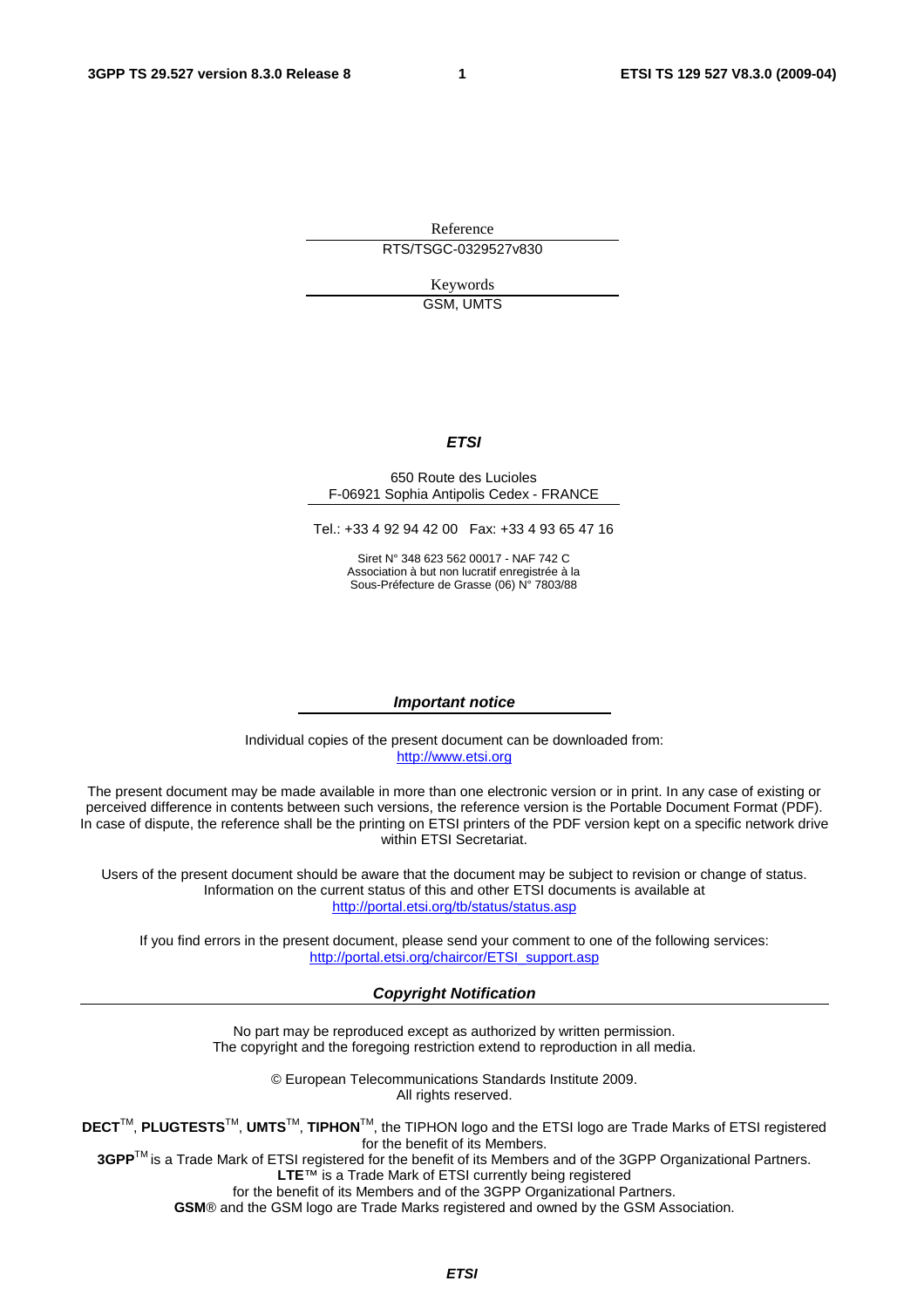### Intellectual Property Rights

IPRs essential or potentially essential to the present document may have been declared to ETSI. The information pertaining to these essential IPRs, if any, is publicly available for **ETSI members and non-members**, and can be found in ETSI SR 000 314: *"Intellectual Property Rights (IPRs); Essential, or potentially Essential, IPRs notified to ETSI in respect of ETSI standards"*, which is available from the ETSI Secretariat. Latest updates are available on the ETSI Web server (<http://webapp.etsi.org/IPR/home.asp>).

Pursuant to the ETSI IPR Policy, no investigation, including IPR searches, has been carried out by ETSI. No guarantee can be given as to the existence of other IPRs not referenced in ETSI SR 000 314 (or the updates on the ETSI Web server) which are, or may be, or may become, essential to the present document.

### Foreword

This Technical Specification (TS) has been produced by ETSI 3rd Generation Partnership Project (3GPP).

The present document may refer to technical specifications or reports using their 3GPP identities, UMTS identities or GSM identities. These should be interpreted as being references to the corresponding ETSI deliverables.

The cross reference between GSM, UMTS, 3GPP and ETSI identities can be found under <http://webapp.etsi.org/key/queryform.asp>.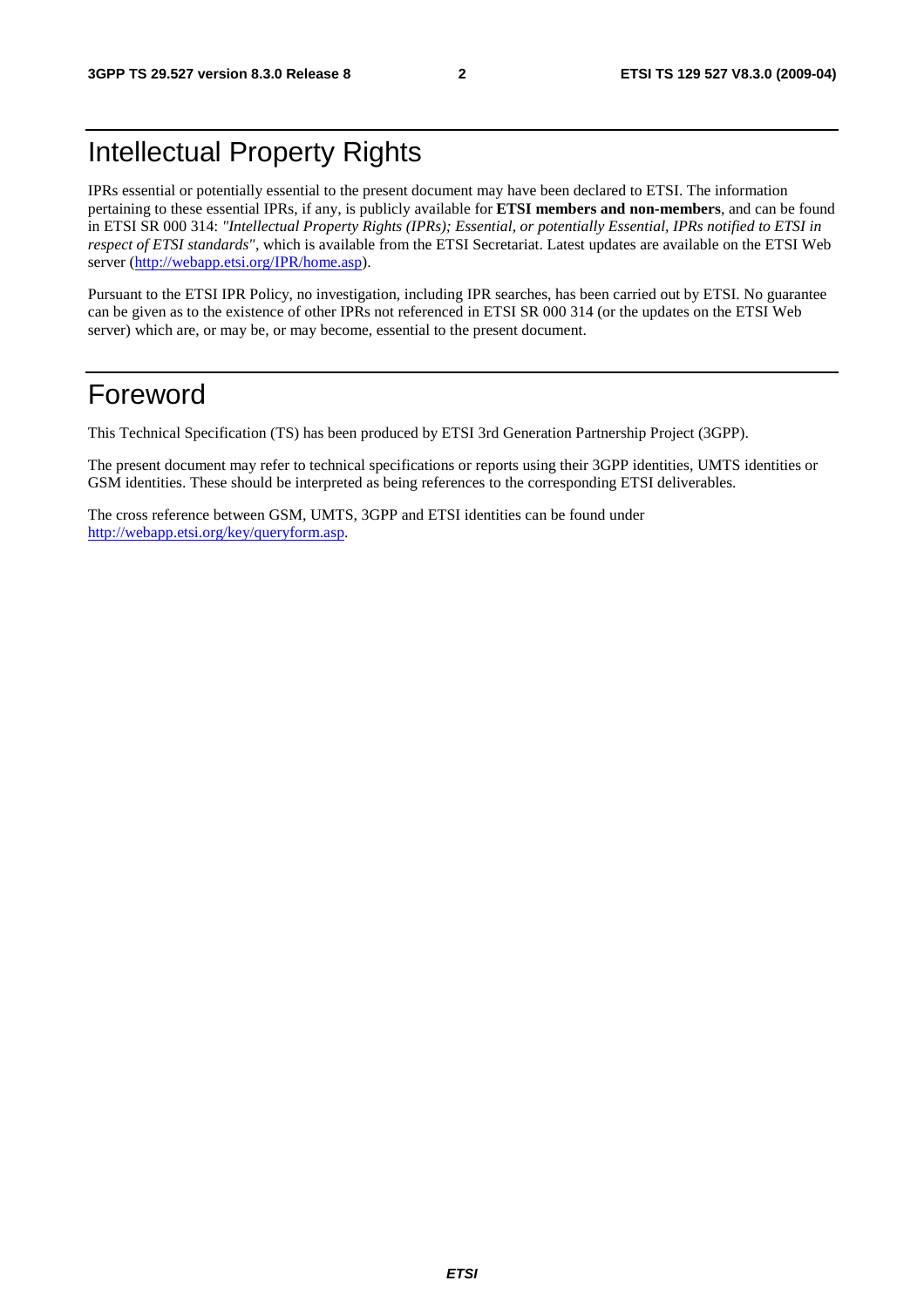$\mathbf{3}$ 

## Contents

| -1                                                                           |  |
|------------------------------------------------------------------------------|--|
| 2<br>2.1<br>2.2                                                              |  |
| 3                                                                            |  |
|                                                                              |  |
| Clause 7.2.3.1.2.3<br>7.2.3.1.2.3<br>7.2.3.2.5<br>7.2.3.2.5.1<br>7.2.3.2.5.2 |  |
| <b>Annex A (informative):</b>                                                |  |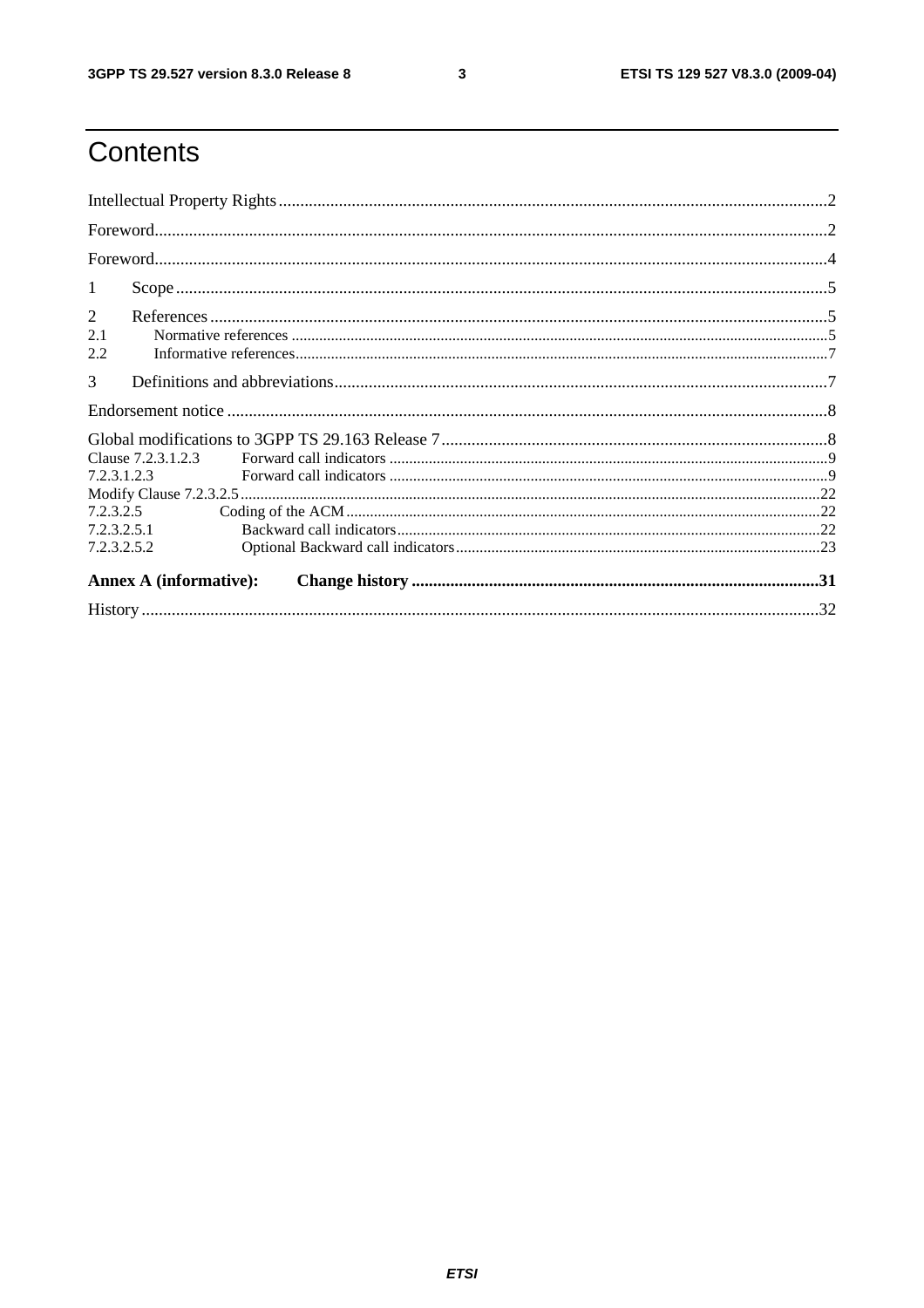### Foreword

This Technical Specification (TS) was been produced by ETSI Technical Committee Telecommunications and Internet converged Services and Protocols for Advanced Networking (TISPAN) and originally published as ETSI ES 283 027 [26]. It was transferred to the 3rd Generation Partnership Project (3GPP) in in January 2008.

The contents of the present document are subject to continuing work within the TSG and may change following formal TSG approval. Should the TSG modify the contents of the present document, it will be re-released by the TSG with an identifying change of release date and an increase in version number as follows:

Version x.y.z

where:

- x the first digit:
	- 1 presented to TSG for information;
	- 2 presented to TSG for approval;
	- 3 or greater indicates TSG approved document under change control.
- y the second digit is incremented for all changes of substance, i.e. technical enhancements, corrections, updates, etc.
- z the third digit is incremented when editorial only changes have been incorporated in the document.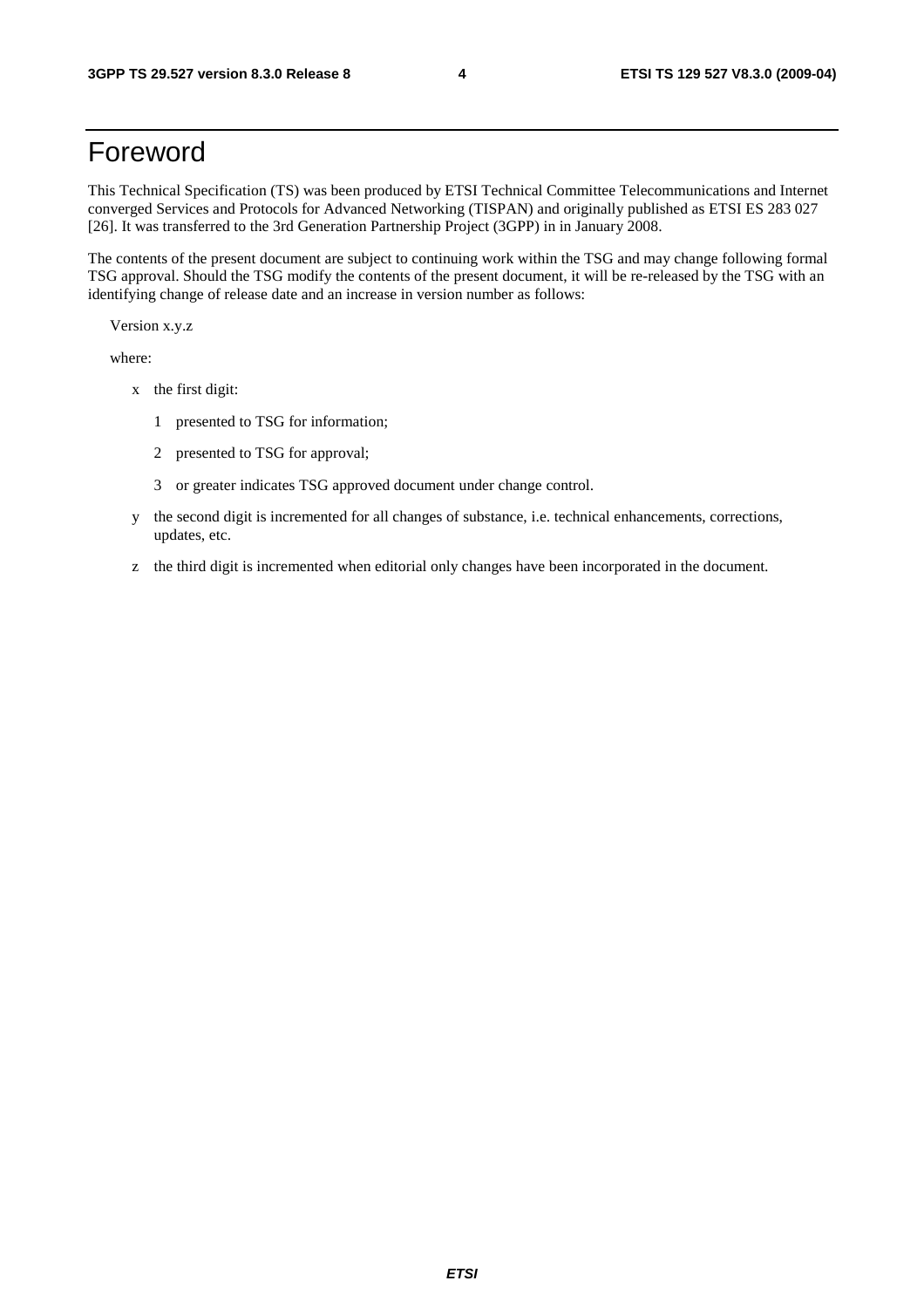### 1 Scope

The present document provides the ETSI endorsement of the 3GPP TS 29.163 [1].

Clauses 7.2.3 and 7.4 of 3GPP TS 29.163 [1] specify the signalling interworking between ISDN User Part (ISUP) protocols and SIP in order to support services that can be commonly supported by ISUP and SIP-based network domains.

Clause 9.2.3.3.5 specifies how ringing tone is applied at the gateway when interworking ISUP and SIP.

The present document specifies the principles of interworking between the ETSI TISPAN IMS and ISUP based legacy CS networks, in order to support IM basic voice calls, therefore all the references to interworking between IMS and BICC are out of scope of the present document.

The present document is a protocol interworking specification; therefore all references to the user plane interworking are out of scope of the present document.

The present document specifies the interworking between ETSI SIP profile (as specified within ES 283 003 [3]) and ISUP, as specified in EN 300 356-1 [2] respectively.

### 2 References

The following documents contain provisions which, through reference in this text, constitute provisions of the present document.

- References are either specific (identified by date of publication, edition number, version number, etc.) or non-specific.
- For a specific reference, subsequent revisions do not apply.
- For a non-specific reference, the latest version applies. In the case of a reference to a 3GPP document (including a GSM document), a non-specific reference implicitly refers to the latest version of that document *in the same Release as the present document*.

Referenced documents which are not found to be publicly available in the expected location might be found at <http://docbox.etsi.org/Reference>.

For online referenced documents, information sufficient to identify and locate the source shall be provided. Preferably, the primary source of the referenced document should be cited, in order to ensure traceability. Furthermore, the reference should, as far as possible, remain valid for the expected life of the document. The reference shall include the method of access to the referenced document and the full network address, with the same punctuation and use of upper case and lower case letters.

NOTE: While any hyperlinks included in this clause were valid at the time of publication ETSI cannot guarantee their long term validity.

### 2.1 Normative references

The following referenced documents are indispensable for the application of the present document. For dated references, only the edition cited applies. For non-specific references, the latest edition of the referenced document (including any amendments) applies.

- [1] 3GPP TS 29.163: "3rd Generation Partnership Project; Technical Specification Group Core Network and Terminals; Interworking between the IP Multimedia (IM) Core Network (CN) subsystem and Circuit Switched (CS) networks (Release 7)".
- [2] ETSI EN 300 356-1 (V4.2.1): "Integrated Services Digital Network (ISDN); Signalling System No.7 (SS7); ISDN User Part (ISUP) version 4 for the international interface; Part 1: Basic services [ITU-T Recommendations Q.761 to Q.764 (1999) modified]".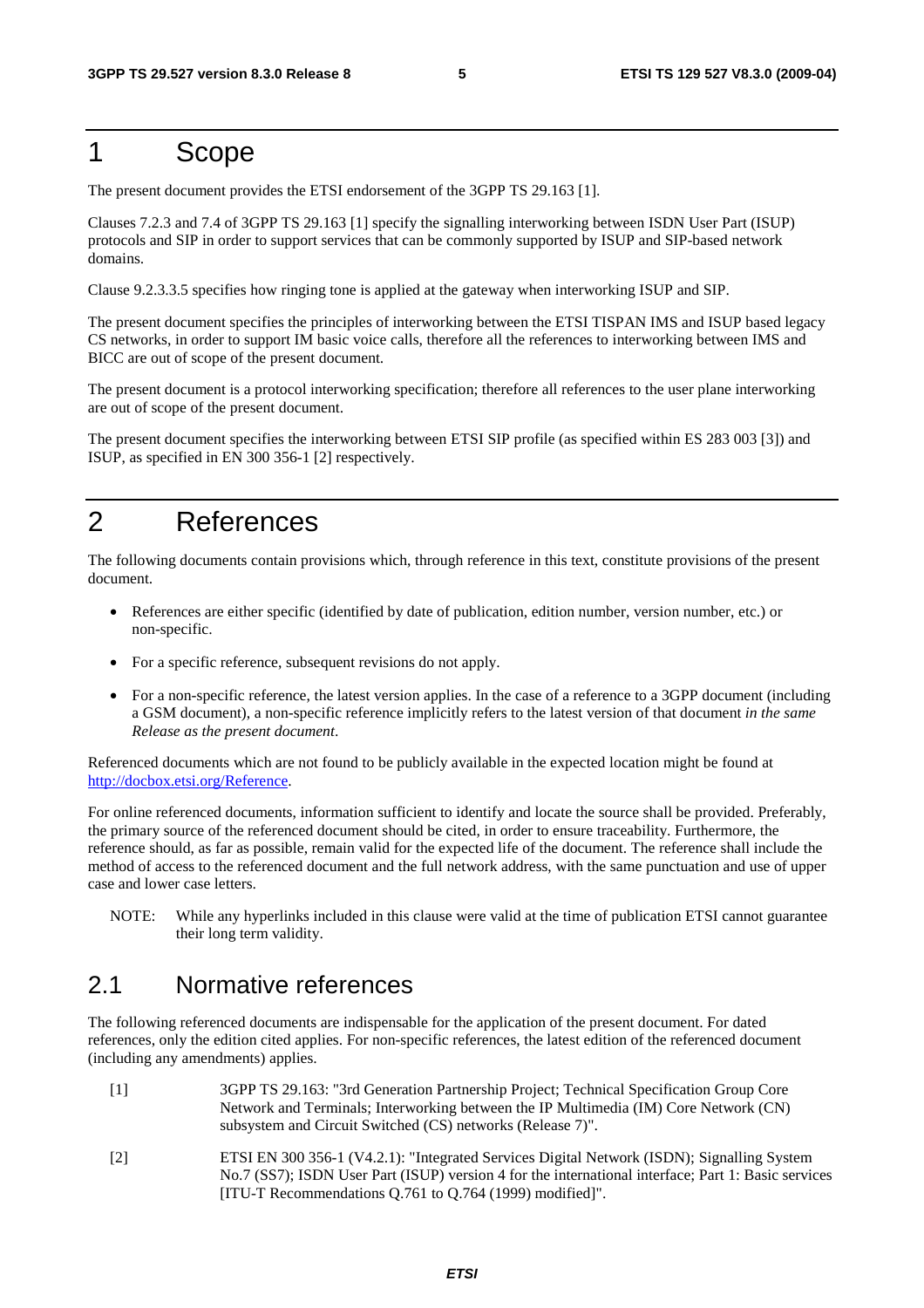[3] ETSI ES 283 003: "Telecommunications and Internet converged Services and Protocols for Advanced Networking (TISPAN); IP Multimedia Call Control Protocol based on Session Initiation Protocol (SIP) and Session Description Protocol (SDP) Stage 3 [3GPP TS 24.229 (Release 7), modified]". [4] ETSI ES 282 007: "Telecommunications and Internet converged Services and Protocols for Advanced Networking (TISPAN); IP Multimedia Subsystem (IMS); Functional architecture". [5] ETSI EN 300 356-3 (V4.2.1): "Integrated Services Digital Network (ISDN); Signalling System No.7 (SS7); ISDN User Part (ISUP) version 4 for the international interface; Part 3: Calling Line Identification Presentation (CLIP) supplementary service [ITU-T Recommendation Q.731, clause 3 (1993) modified]". [6] ETSI EN 300 356-4 (V4.2.1): "Integrated Services Digital Network (ISDN); Signalling System No.7 (SS7); ISDN User Part (ISUP) version 4 for the international interface; Part 4: Calling Line Identification Restriction (CLIR) supplementary service [ITU-T Recommendation Q.731, clause 4 (1993) modified]". [7] ETSI EN 300 356-5 (V4.1.2): "Integrated Services Digital Network (ISDN); Signalling System No.7 (SS7); ISDN User Part (ISUP) version 4 for the international interface; Part 5: Connected Line Identification Presentation (COLP) supplementary service [ITU-T Recommendation Q.731, clause 5 (1993) modified]". [8] ETSI EN 300 356-6 (V4.1.2): "Integrated Services Digital Network (ISDN); Signalling System No.7 (SS7); ISDN User Part (ISUP) version 4 for the international interface; Part 6: Connected Line Identification Restriction (COLR) supplementary service [ITU-T Recommendation Q.731, clause 6 (1993) modified]". [9] ETSI EN 300 356-7 (V4.1.2): "Integrated Services Digital Network (ISDN); Signalling System No.7 (SS7); ISDN User Part (ISUP) version 4 for the international interface; Part 7: Terminal Portability (TP) supplementary service [ITU-T Recommendation Q.733, clause 4 (1993) modified]". [10] ETSI EN 300 356-8 (V4.1.2): "Integrated Services Digital Network (ISDN); Signalling System No.7 (SS7); ISDN User Part (ISUP) version 4 for the international interface; Part 8: User-to-User Signalling (UUS) supplementary service [ITU-T Recommendation Q.737, clause 1 (1997) modified]". [11] ETSI EN 300 356-9 (V4.1.2): "Integrated Services Digital Network (ISDN); Signalling System No.7 (SS7); ISDN User Part (ISUP) version 4 for the international interface; Part 9: Closed User Group (CUG) supplementary service [ITU-T Recommendation Q.735, clause 1 (1993) modified]". [12] ETSI EN 300 356-10 (V4.1.2): "Integrated Services Digital Network (ISDN); Signalling System No.7 (SS7); ISDN User Part (ISUP) version 4 for the international interface; Part 10: Subaddressing (SUB) supplementary service [ITU-T Recommendation Q.731, clause 8 (1992) modified]". [13] ETSI EN 300 356-11 (V4.1.2): "Integrated Services Digital Network (ISDN); Signalling System No.7 (SS7); ISDN User Part (ISUP) version 4 for the international interface; Part 11: Malicious Call Identification (MCID) supplementary service [ITU-T Recommendation Q.731, clause 7 (1997) modified]". [14] ETSI EN 300 356-12 (V4.2.1): "Integrated Services Digital Network (ISDN); Signalling System No.7 (SS7); ISDN User Part (ISUP) version 4 for the international interface; Part 12: Conference call, add-on (CONF) supplementary service [ITU-T Recommendation Q.734, clause 1 (1993) and implementors guide (1998) modified]". [15] ETSI EN 300 356-14 (V4.2.1): "Integrated Services Digital Network (ISDN); Signalling System No.7 (SS7); ISDN User Part (ISUP) version 4 for the international interface; Part 14: Explicit Call Transfer (ECT) supplementary service [ITU-T Recommendation Q.732, clause 7 (1996) and implementors guide (1998) modified]".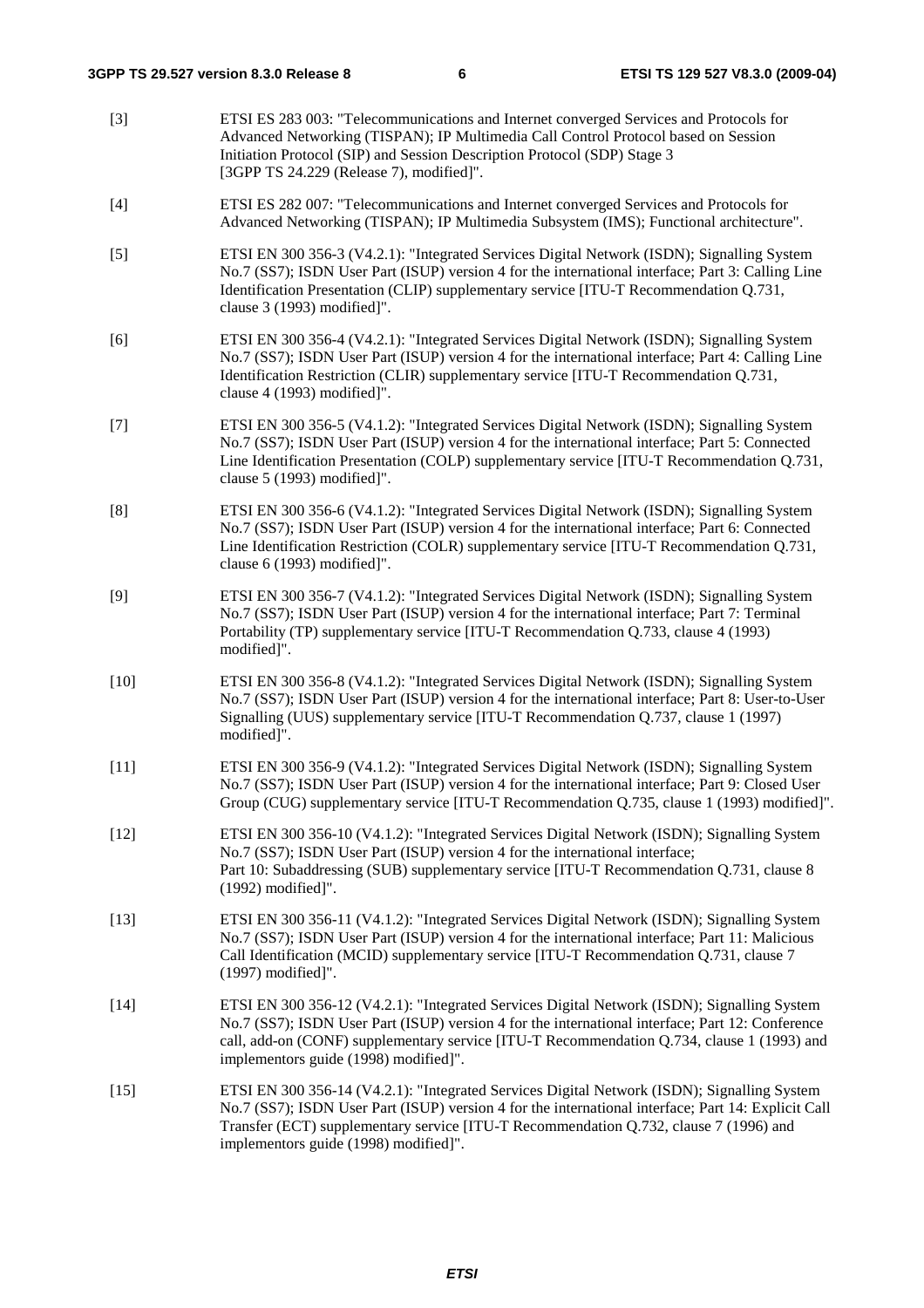| $\sim$ | $\mathbf{L} = \mathbf{L} \times \mathbf{L}$ and $\mathbf{L} = \mathbf{L} \times \mathbf{L}$                                                                                                                                                                                                                                |
|--------|----------------------------------------------------------------------------------------------------------------------------------------------------------------------------------------------------------------------------------------------------------------------------------------------------------------------------|
| $[25]$ | IETF RFC 3966 (December 2004): "The tel URI for Telephone Numbers".                                                                                                                                                                                                                                                        |
| $[24]$ | ETSI EN 300 403-1: "Integrated Services Digital Network (ISDN); Digital Subscriber Signalling<br>System No. one (DSS1) protocol; Signalling network layer for circuit-mode basic call control;<br>Part 1: Protocol specification [ITU-T Recommendation Q.931 (1993), modified]".                                           |
| $[23]$ | ETSI EN 300 485 (V1.2.3): "Integrated Services Digital Network (ISDN); Definition and usage of<br>cause and location in Digital Subscriber Signalling System No. one (DSS1) and Signalling System<br>No. 7 (SS7) ISDN User Part (ISUP) [ITU-T Recommendation Q.850 (1998) with addendum<br>modified]".                     |
| $[22]$ | ETSI EN 300 356-21: "Integrated Services Digital Network (ISDN); Signalling System No.7<br>(SS7); ISDN User Part (ISUP) version 4 for the international interface; Part 21: Anonymous Call<br>Rejection (ACR) supplementary service [ITU-T Recommendation Q.731, clause 4 (1993)]".                                        |
| $[21]$ | ETSI EN 300 356-20 (V4.3.1): "Integrated Services Digital Network (ISDN); Signalling System<br>No.7 (SS7); ISDN User Part (ISUP) version 4 for the international interface; Part 20: Completion<br>of Calls on No Reply (CCNR) supplementary service [ITU-T Recommendation Q.733, clause 5<br>(1999) modified]".           |
| $[20]$ | ETSI EN 300 356-19 (V4.2.1): "Integrated Services Digital Network (ISDN); Signalling System<br>No.7 (SS7); ISDN User Part (ISUP) version 4 for the international interface;<br>Part 19: Three-Party (3PTY) supplementary service [ITU-T Recommendation Q.734,<br>clause 2 (1996) and implementors guide (1998) modified]". |
| $[19]$ | ETSI EN 300 356-18 (V4.1.2): "Integrated Services Digital Network (ISDN); Signalling System<br>No.7 (SS7); ISDN User Part (ISUP) version 4 for the international interface; Part 18: Completion<br>of Calls to Busy Subscriber (CCBS) supplementary service [ITU-T Recommendation Q.733,<br>clause 3 (1997) modified]".    |
| $[18]$ | ETSI EN 300 356-17 (V4.1.2): "Integrated Services Digital Network (ISDN); Signalling System<br>No.7 (SS7); ISDN User Part (ISUP) version 4 for the international interface;<br>Part 17: Call Waiting (CW) supplementary service [ITU-T Recommendation Q.733,<br>clause 1 (1992) modified]".                                |
| $[17]$ | ETSI EN 300 356-16 (V4.1.2): "Integrated Services Digital Network (ISDN); Signalling System<br>No.7 (SS7); ISDN User Part (ISUP) version 4 for the international interface;<br>Part 16: Call Hold (HOLD) supplementary service [ITU-T Recommendation Q.733,<br>clause 2 (1993) modified]".                                 |
| $[16]$ | ETSI EN 300 356-15 (V4.2.1): "Integrated Services Digital Network (ISDN); Signalling System<br>No.7 (SS7); ISDN User Part (ISUP) version 4 for the international interface; Part 15: Diversion<br>supplementary service [ITU-T Recommendation Q.732, clauses 2 to 5 (1999) modified]".                                     |

### 2.2 Informative references

[26] Final draft ETSI ES 283 027 V2.4.0: "Telecommunications and Internet converged Services and Protocols for Advanced Networking (TISPAN); Endorsement of the SIP-ISUP Interworking between the IP Multimedia (IM) Core Network (CN) subsystem and Circuit Switched (CS) networks [3GPP TS 29.163 (Release 7), modified]".

## 3 Definitions and abbreviations

For the purposes of the present document, the terms, definitions and abbreviations given in 3GPP TS 29.163 [1], clauses 7.2.3 and 7.4 apply.

Note: The version of ETSI ES 283 027 on which the present document is based only available during the ETSI membershiip approval period. It is anticipated that it will be published without technical change.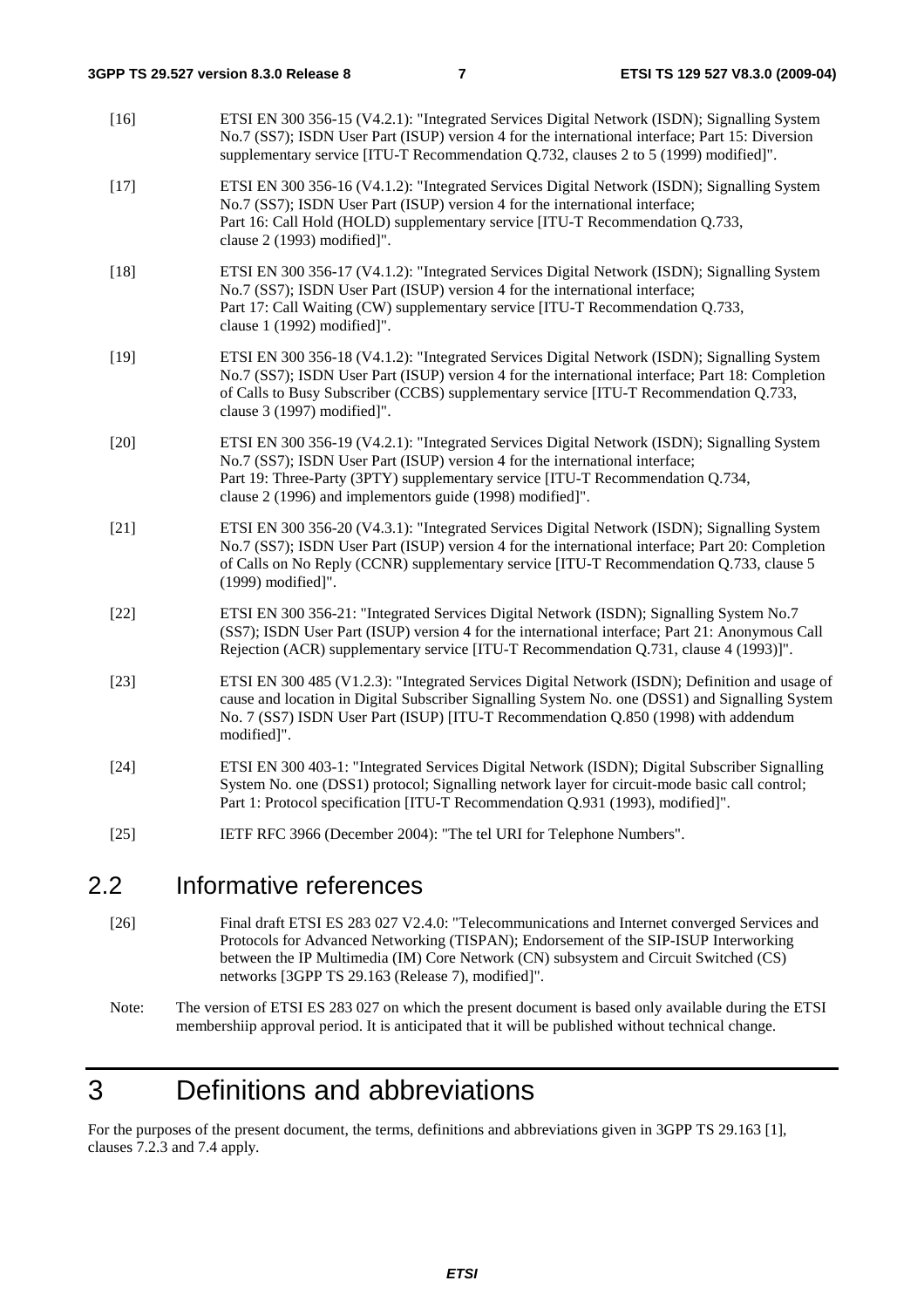### Endorsement notice

The present document endorses 3GPP TS 29.163: "3rd Generation Partnership Project; Technical Specification Group Core Network and Terminals; Interworking between the IP Multimedia (IM) Core Network (CN) subsystem and Circuit Switched (CS) networks (Release 7)" [1], the contents of which apply together with the following modifications:

Clauses 6.3, 7.3, 8, 9.2.2.1, 9.2.2.2, 9.2.3.1, 9.2.3.2, 9.2.4.1, 9.2.5.1, 9.2.6.1, 9.2.7.1, 9.2.8.1, 9.2.8.3 and annex B do not apply to this recommendation.

NOTE: Underlining and/or strike-out are used to highlight detailed modifications where necessary.

### Global modifications to 3GPP TS 29.163 Release 7

Throughout the text of the 3GPP TS 29.163 Release 7

Replace references as shown in table 1.

#### **Table 1**

| References in 3GPP TS 29.163 [1]    | <b>Replaced references</b> |
|-------------------------------------|----------------------------|
| <b>ITU-T Recommendation Q.761</b>   | EN 300 356-1 [2]           |
| ITU-T Recommendation Q.762          | EN 300 356-1 [2]           |
| <b>ITU-T Recommendation Q.763</b>   | EN 300 356-1 [2]           |
| ITU-T Recommendation Q.764          | EN 300 356-1 [2]           |
| 3GPP TS 24.229                      | ES 283 003 [3]             |
| 3GPP TS 23.228                      | ES 282 007 [4]             |
| ITU-T Recommendation Q.850 (1998)   | EN 300 485 [23]            |
| ITU-T Recommendation Q.731.3        | EN 300 356-3 [5]           |
| <b>ITU-T Recommendation Q.731.4</b> | EN 300 356-4 [6]           |
| ITU-T Recommendation Q.731.5        | EN 300 356-5 [7]           |
| ITU-T Recommendation Q.731.6        | EN 300 356-6 [8]           |
| ITU-T Recommendation Q.731.7        | EN 300 356-11 [13]         |
| ITU-T Recommendation Q.731.8        | EN 300 356-10 [12]         |
| ITU-T Recommendation Q.732.2        | EN 300 356-15 [16]         |
| ITU-T Recommendation Q.732.3        | EN 300 356-15 [16]         |
| ITU-T Recommendation Q.732.4        | EN 300 356-15 [16]         |
| ITU-T Recommendation Q.732.5        | EN 300 356-15 [16]         |
| <b>ITU-T Recommendation Q.732.7</b> | EN 300 356-14 [15]         |
| <b>ITU-T Recommendation Q.733.1</b> | EN 300 356-17 [18]         |
| ITU-T Recommendation Q.733.2        | EN 300 356-16 [17]         |
| <b>ITU-T Recommendation Q.733.3</b> | EN 300 356-18 [19]         |
| ITU-T Recommendation Q.733.4        | EN 300 356-7 [9]           |
| ITU-T Recommendation Q.733.5        | EN 300 356-20 [21]         |
| ITU-T Recommendation Q.734.1        | EN 300 356-12 [14]         |
| ITU-T Recommendation Q.734.2        | EN 300 356-19 [20]         |
| <b>ITU-T Recommendation Q.735.1</b> | EN 300 356-9 [11]          |
| ITU-T Recommendation Q.737.1        | EN 300 356-8 [10]          |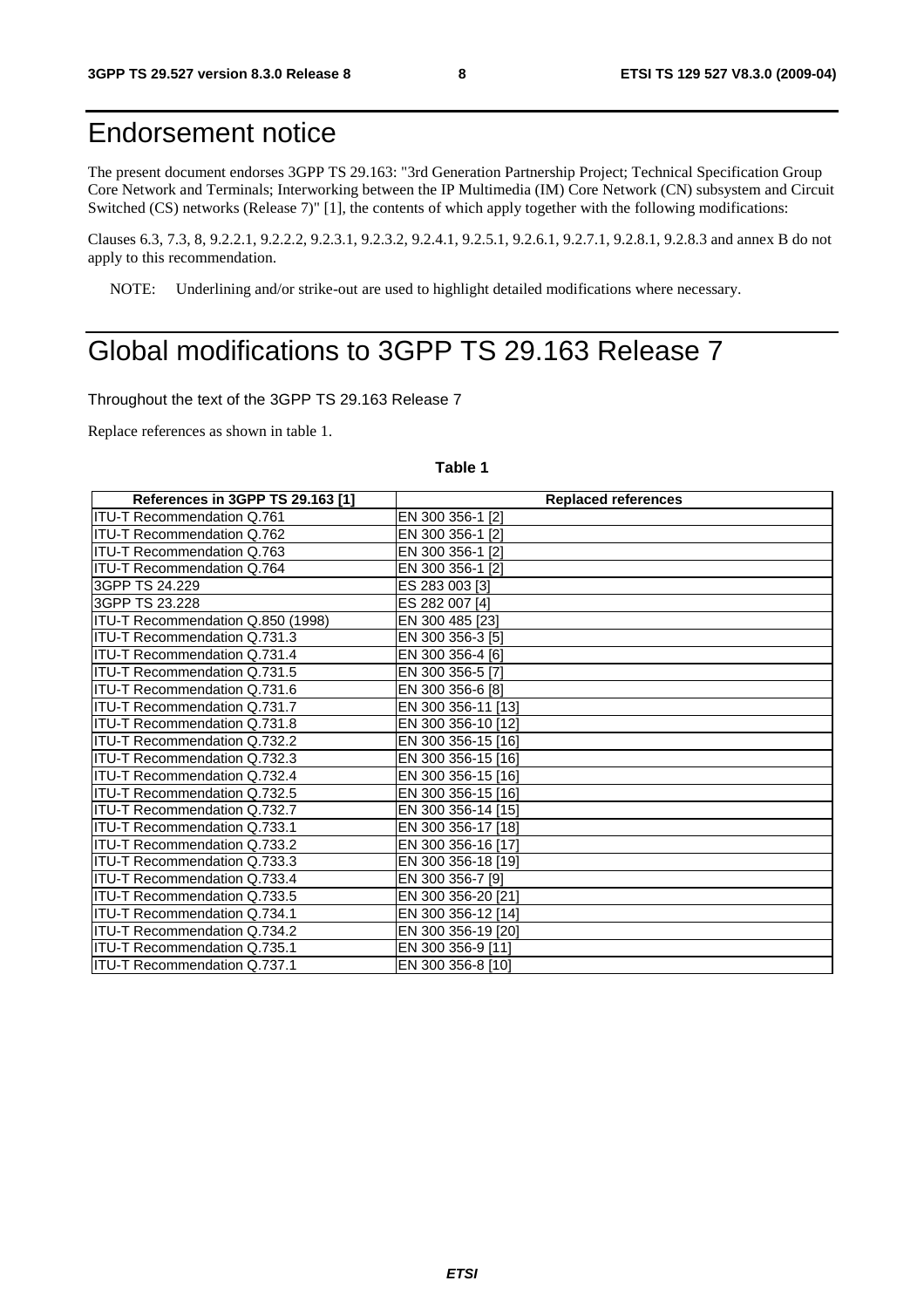Clause 2

Modify as follows:

| [77] | IETF draft ietf sip aer code 03 "Rejecting Anonymous Requests in the Session Initiation Protocol<br>$(SIP)^n$                                                                                                                                                                    |
|------|----------------------------------------------------------------------------------------------------------------------------------------------------------------------------------------------------------------------------------------------------------------------------------|
| [77] | <b>IETF RFC 5079: "Rejecting Anonymous Requests in the Session Initiation Protocol (SIP)".</b>                                                                                                                                                                                   |
| [89] | draft ejzak sipping p em auth 03.txt (January 2007): "Private Header (P Header) Extension to the<br>Session Initiation Protocol (SIP) for Authorization of Early Media".                                                                                                         |
| [89] | IETF RFC 5009: "Private Header (P-Header) Extension to the Session Initiation Protocol (SIP) for<br>Authorization of Early Media".                                                                                                                                               |
| [91] | ETSI EN 300 403-1: "Integrated Services Digital Network (ISDN); Digital Subscriber Signalling<br>System No. one (DSS1) protocol; Signalling network layer for circuit-mode basic call control; Part<br>1: Protocol specification [ITU-T Recommendation Q.931 (1993), modified]". |
| [92] | <b>IETF RFC 3966: "The tel URI for Telephone Numbers".</b>                                                                                                                                                                                                                       |
| [93] | ISO/IEC 8348: "Information technology Open Systems Interconnection Network service<br>definition".                                                                                                                                                                               |

Clause 7.2.3.1.2.3 Forward call indicators

Modify as follows:

#### 7.2.3.1.2.3 Forward call indicators

bits CB End-to-end method indicator

0 0 no end-to-end method available (only link-by-link method available)

- bit **D** Interworking indicator
	- 1 interworking encountered

As a network operator option, the value  $D = 0$  "No interworking encountered" is used if the TMR = 64 kBit/s unrestricted is used.

- NOTE: This avoids sending of a progress indicator with progress information 0 0 0 0 0 0 1 "Call is not end-to-end ISDN; further call progress information may be available in-band ", so the call will not be released for that reason by an ISDN terminal.
- bit E End-to-end information indicator (national use)
	- 0 no end-to-end information available
- bit  $\overline{F}$  ISDN user part/BICC indicator
	- 0 ISDN user part/BICC not used all the way

As a network operator option, the value  $F = 1$  "ISDN user part/BICC used all the way" is used if the TMR = 64 kBit/s unrestricted is used.

NOTE: This avoids sending of a progress indicator with progress information 0 0 0 0 0 0 1 "Call is not end-to-end ISDN; further call progress information may be available in-band ", so the call will not be released for that reason by an ISDN terminal.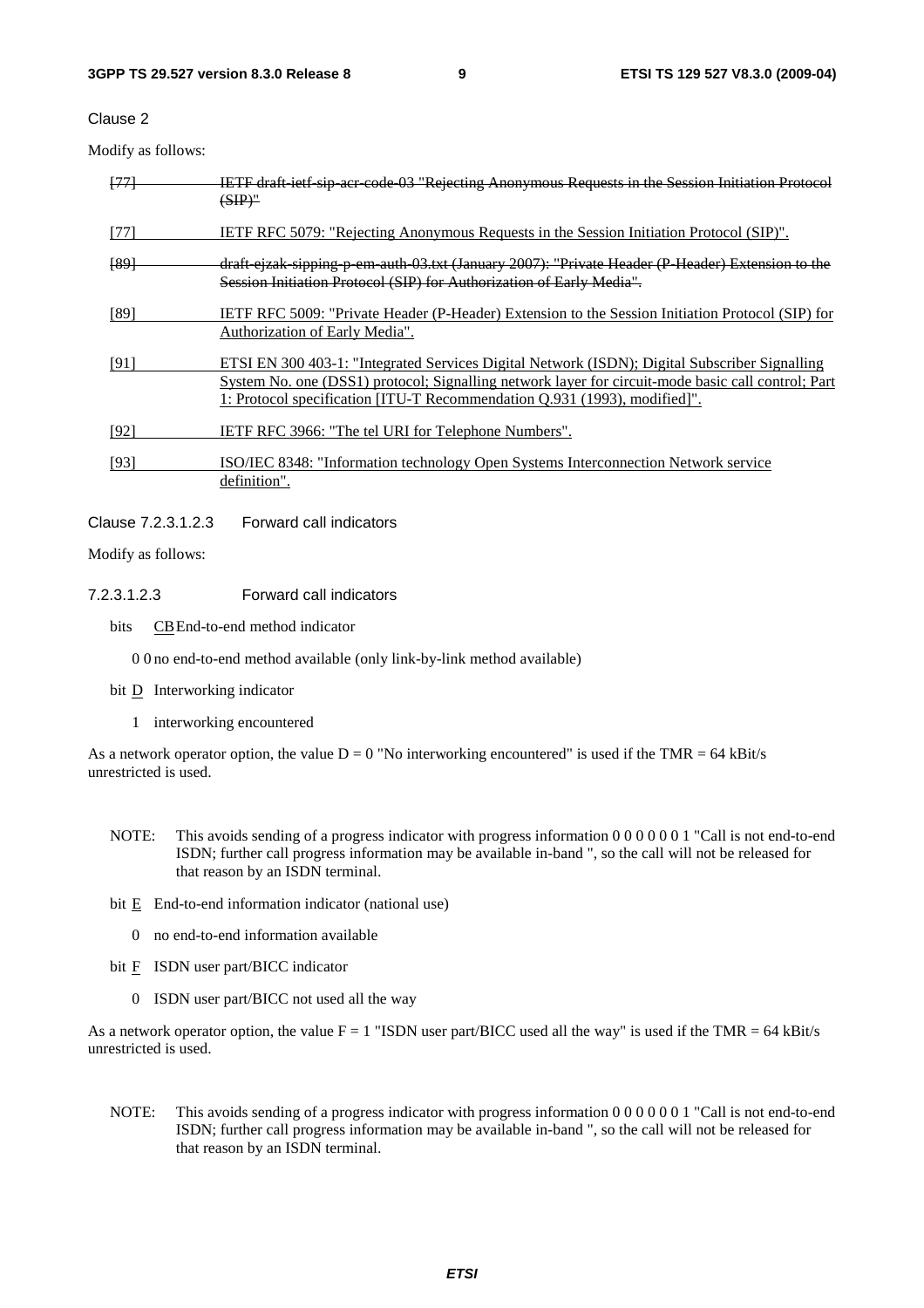- bits HG ISDN user part/BICC preference indicator
	- 0 1 ISDN user part/BICC not required all the way
- bit I ISDN access indicator
	- 0 originating access non-ISDN

As a network operator option, the value  $I = 1$  "originating access ISDN" is used if the TMR = 64 kBit/s unrestricted is used.

- NOTE: This avoids sending of a progress indicator with progress information 0 0 0 0 1 1 "Originating access is non-ISDN", so the call will not be released for that reason by an ISDN terminal..
- bits KJ SCCP method indicator
	- 0.0 no indication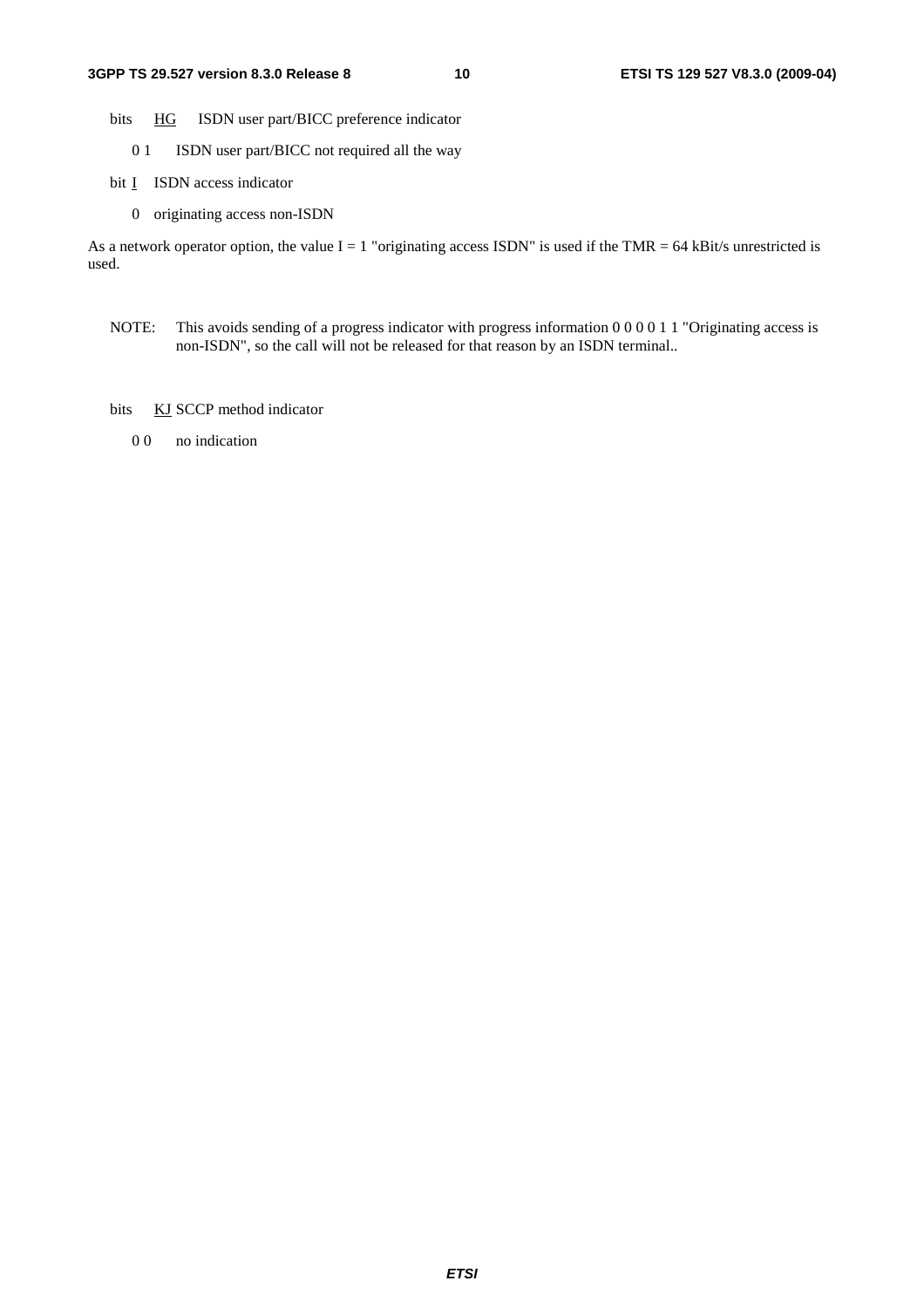If the PSTN XML is supported as a network option, the Forward Call indicators derived as shown in Table 02a shall take precedence.

| Table 02a: Mapping of PSTN XML elements to Forward call indicators parameter |  |  |
|------------------------------------------------------------------------------|--|--|
|------------------------------------------------------------------------------|--|--|

| INVITE $\rightarrow$                         | $IAM\rightarrow$                  |
|----------------------------------------------|-----------------------------------|
| <b>PSTN XML</b>                              | <b>Content</b>                    |
|                                              | Forward call indicators parameter |
| <b>PSTN XML with Progress indicator No 6</b> | Forward call indicators parameter |
| (Meaning: originating access ISDN)           | <b>ISDN User Part indicator</b>   |
|                                              | "ISDN User Part used all the way" |
|                                              | ISDN access indicator             |
|                                              | "originating access ISDN"         |

Clause 7.2.3.1.2.5 Transmission medium requirement

Modify first paragraph as follows:

The I-MGCF may either transcode the selected codec(s) to the codec on the PSTN side or it may attempt to interwork the media without transcoding. If the I-MGCF transcodes, it shall select the TMR parameter to "3,1 kHz audio". If the I-MGCF does not transcode, it should map the TMR, USI and Access Transport parameters from the selected codec according to table 2a. However, if the I-MGCF supports this PSTN XML body as a network option, and if a PSTN XML body is received in the INVITE request and the I-MGCF selects media encoded in any of the formats in Table 2a (G.711, Clearmode or t38) among the offered media, the I-MGCF shall derive these parameters from the XML body instead, as detailed in Table 2b. The support of any of the media listed in table 2a is optional. The SDP for the data transfer with 64 kbit/s clearmode shall be mapped to the TMR "64 kbit/s unrestricted".

Add table 2b as follows:

#### **Table 2b: Mapping of PSTN XML elements with ISUP Parameters**

| INVITE $\rightarrow$                                                                                              |                      |                          | $IAM \rightarrow$               |
|-------------------------------------------------------------------------------------------------------------------|----------------------|--------------------------|---------------------------------|
| <b>PSTN XML</b>                                                                                                   | Value                | <b>ISUP Parameter</b>    | <b>Content</b>                  |
| ProgressIndicator                                                                                                 |                      | <b>Access Transport</b>  | Progress indicator              |
| <b>HighLayerCompatibility</b>                                                                                     |                      | Parameter                | <b>High layer compatibility</b> |
|                                                                                                                   |                      |                          | (NOTE)                          |
| LowLayerCompatibility                                                                                             |                      |                          | Low layer compatibility         |
| <b>BearerCapability</b>                                                                                           |                      | User Service Information |                                 |
| <b>HighLayerCompatibility</b>                                                                                     |                      | <b>User Tele Service</b> | High layer compatibility        |
| BearerInfomationElement                                                                                           | Speech               | <b>TMR</b>               | <b>Speech</b>                   |
| (InformationTransferCabability)                                                                                   |                      |                          |                                 |
|                                                                                                                   | 3.1 kHz audio        |                          | 3.1 kHz audio                   |
|                                                                                                                   | Unrestricted digital |                          | 64 kbit/s unrestricted          |
|                                                                                                                   | information          |                          |                                 |
|                                                                                                                   | Unrestricted digital |                          | 64 kbit/s unrestricted          |
|                                                                                                                   | information with     |                          |                                 |
|                                                                                                                   | tones/announcements  |                          |                                 |
| NOTE:<br>If two high layer compatibility information elements are received, they shall be transferred in the same |                      |                          |                                 |
| order as received in the PSTN XML body in the INVITE message.                                                     |                      |                          |                                 |

Add clause 7.2.3.1.2.1.5a

7.2.3.1.2.5a Transmission medium requirement prime and USI prime (optional)

The Fallback mechanism described in the present Clause shall only apply if a two PSTN XML Bearer Capability element appears within the INVITE Request and the MGCF supports the PSTN XML body as a network option.

When the INVITE request includes multiple audio codecs with codec appearing in Table 2a then the I-MGCF shall:

- If the first stated codec in the INVITE is a codec appearing in Table 2a and is the equivalent as stated within the second Bearer Capability in the XML Bearer Capability element then the I-MGCF shall map the XML Bearer Capability element into the TMR and USI prime and shall set the TMR to "64 kBit/s unrestricted preferred".
- If the second stated codec in the INVITE is a codec appearing in Table 2a and is the equivalent as stated within the first Bearer Capability in the XML Bearer Capability element then the I-MGCF shall map the XML Bearer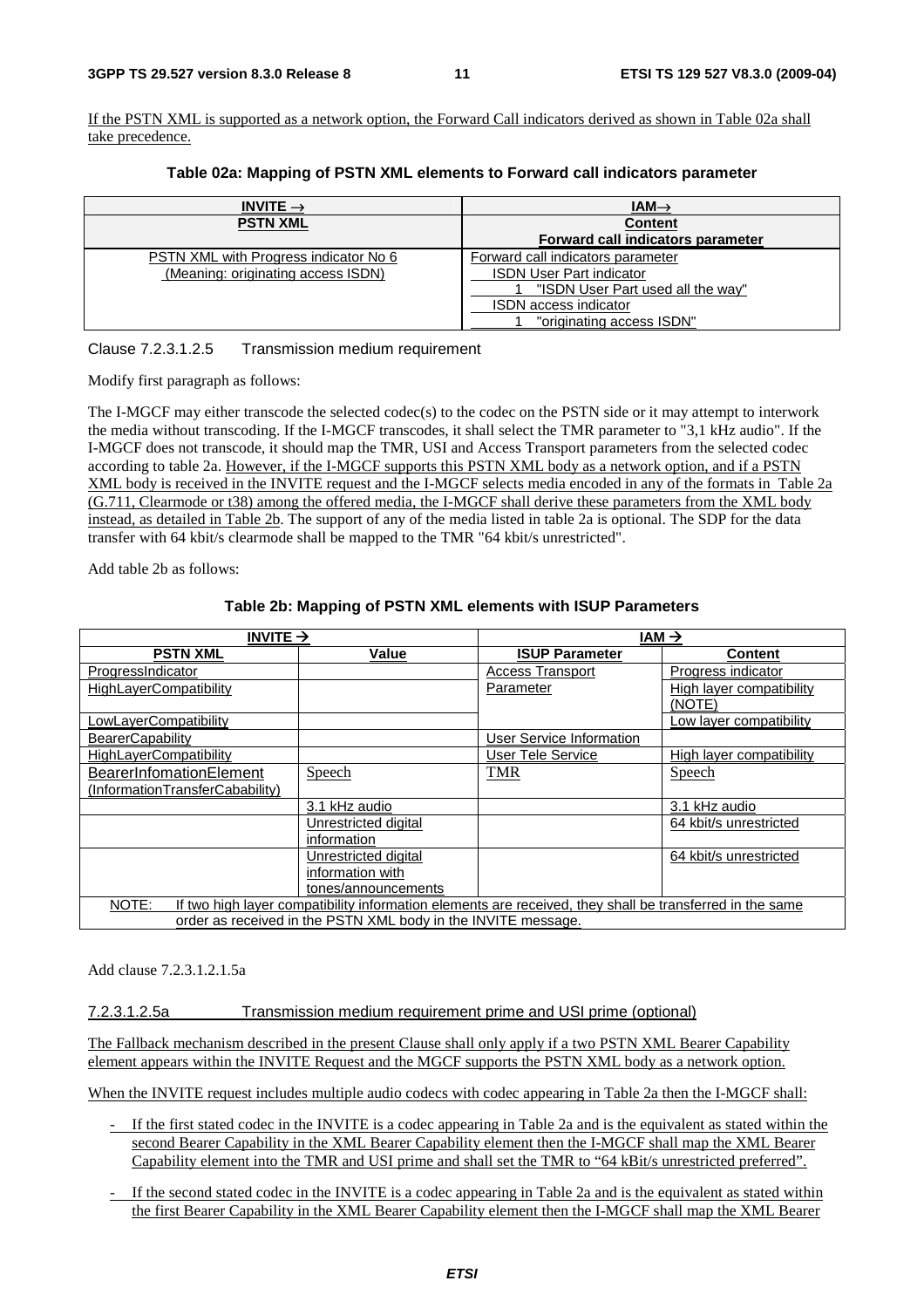Capability element into the TMR prime and USI and shall map the TMR prime from the PSTN XML BearerInfomationElement (InformationTransferCabability).

If the compared codec stated within the INVITE is not equivalent as stated within XML Bearer Capability element then the XML Bearer Capability element shall be discarded

If the Fallback mechanism is not supported by the succeeding network the procedures as described within clause 7.2.3.1.2.5 shall apply

In cases where the fallback appears within the terminating entity and sends back a codec to which is fallen back then the I-MGCF shall only apply the cut-though to the chosen codec.

In cases where the fallback appears within the terminating entity and sends back a SDP Answer that is equivalent with the TMR prime codec (fallback codec) then the I-MGCF shall only apply the cut-though to the fallback codec.

In cases where preconditions are used the I-MGCF has to wait for the SDP answer where the preconditions are met and fallback codec is sent back.

Add clause 7.2.3.1.2.10

7.2.3.1.2.10 Access Transport Parameter and User Tele Service

When an INVITE was received containing a PSTN XML body as defined in ES 283 003 [3], an available "ProgressIndicator" element can be as a network option mapped into a Progress Indicator in the Access Transport Parameter of the sent IAM

#### **Table 7a0.1: Mapping of PSTN XML elements with ISUP Parameters**

| INVITE $\rightarrow$                                                                                                  | $IAM \rightarrow$                 |                                 |
|-----------------------------------------------------------------------------------------------------------------------|-----------------------------------|---------------------------------|
| <b>PSTN XML</b>                                                                                                       | <b>ISUP Parameter</b>             | <b>Content</b>                  |
| ProgressIndicator                                                                                                     | <b>Access Transport Parameter</b> | Progress indicator              |
| <b>HighLayerCompatibility</b>                                                                                         |                                   | High layer compatibility (Note) |
| LowLayerCompatibility                                                                                                 |                                   | Low layer compatibility         |
| BearerCapability                                                                                                      | <b>User Service Information</b>   |                                 |
| <b>HighLayerCompatibility</b>                                                                                         | User Tele Service                 | High layer compatibility (Note) |
| NOTE:<br>If two high layer compatibility information elements are received, they are transferred in the same order as |                                   |                                 |
| received in the INVITE message in the access transport parameter of the initial address message.                      |                                   |                                 |

Clause 7.2.3.1.4 Sending of 180 ringing

Modify as follows:

The I-MGCF shall send the SIP 180 Ringing when receiving any of the following messages:

- ACM with Called party's status indicator set to subscriber free.

### I-MGCF



#### NOTE: Including the P-Early-Media Header is a network option for a speech call.

#### **Figure 6: The receipt of ACM**

- CPG with Event indicator set to alerting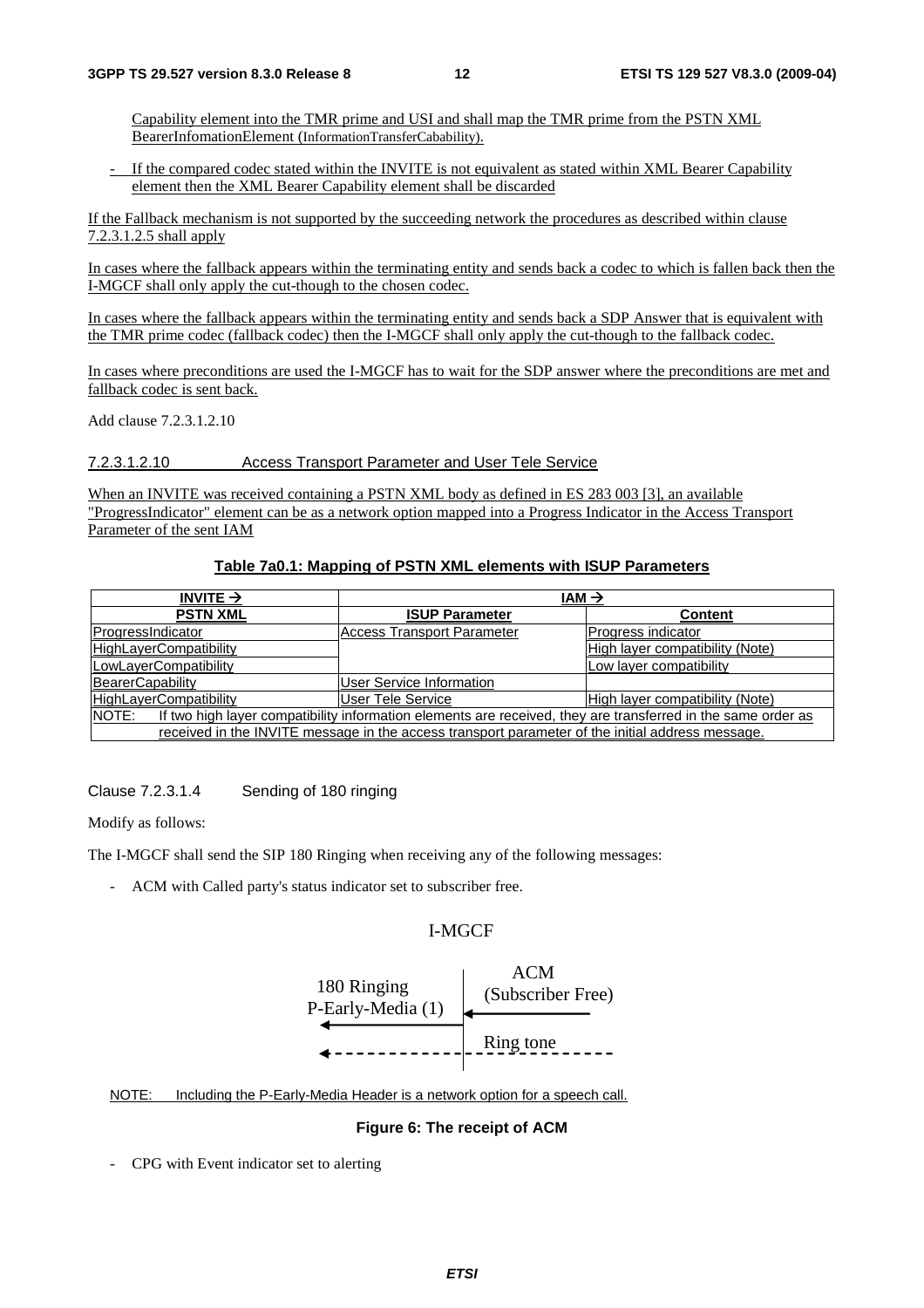

NOTE: Including the P-Early-Media Header is a network option for a speech call.

#### **Figure 7: Receipt of CPG (Alerting)**

For a speech call, if the I-MGCF supports the P-Early-Media header as a network option, and if the INVITE request includes the P-Early-Media header, the I-MGCF shall include in the SIP 180 ringing response a P-Early-Media header authorizing early media, except when:

- the I-MGCF has already sent a reliable provisional response including a P-Early-Media header, as defined in RFC5009 [89]; and
- the most recently sent P-Early-Media header authorized early media.
- NOTE: If the I-MGCF signals the P-Early-Media header authorizing early media, then the IMS can expect tones or announcements to the calling party to flow from the CS network via an MGW controlled by the I-MGCF. In particular, once the I-MGCF sends the 180 Ringing response, ringback is expected in media from the CS network.

If the I-MGCF supports the PSTN XML body as a network option and the I-MGCF interworks media encoded in any of the formats in Table 2a (G.711, Clearmode or t38) without transcoding, the I-MGCF shall map the Access Transport Format received in the CPG or ACM into PSTN XML elements as shown in Table 7a.0.2 and include this XML body in the 180 Ringing.

| $\leftarrow$ 18x                                                                                                     | $\leftarrow$ CPG or ACM           |                                   |
|----------------------------------------------------------------------------------------------------------------------|-----------------------------------|-----------------------------------|
| <b>PSTN XML</b>                                                                                                      | <b>ISUP Parameter</b>             | <b>Content</b>                    |
| ProgressIndicator                                                                                                    | <b>Access Transport Parameter</b> | Progress indicator                |
| HighLayerCompatibility                                                                                               |                                   | High layer compatibility (NOTE 1) |
| LowLayerCompatibility                                                                                                |                                   | Low layer compatibility           |
| BearerCapability                                                                                                     |                                   | <b>Bearer Capability</b>          |
| NOTE 1: If two high layer compatibility information elements are received, they are transferred in the same order as |                                   |                                   |
| received in the INVITE message in the access transport parameter of the initial address message.                     |                                   |                                   |
| NOTE 2: see Clause 7.2.3.1.4.1 Transmission Medium Used parameter (TMU)                                              |                                   |                                   |

#### **Table 7a0.2: ISUP Parameters with Mapping of PSTN XML elements**

If the I-MGCF supports the PSTN XML body as a network option, an available Progress Indicator element in the ACM or CPG contained in the ATP parameter shall be mapped into the PSTN XML ProgressIndicator in the 180 Ringing as shown in table 7a0g.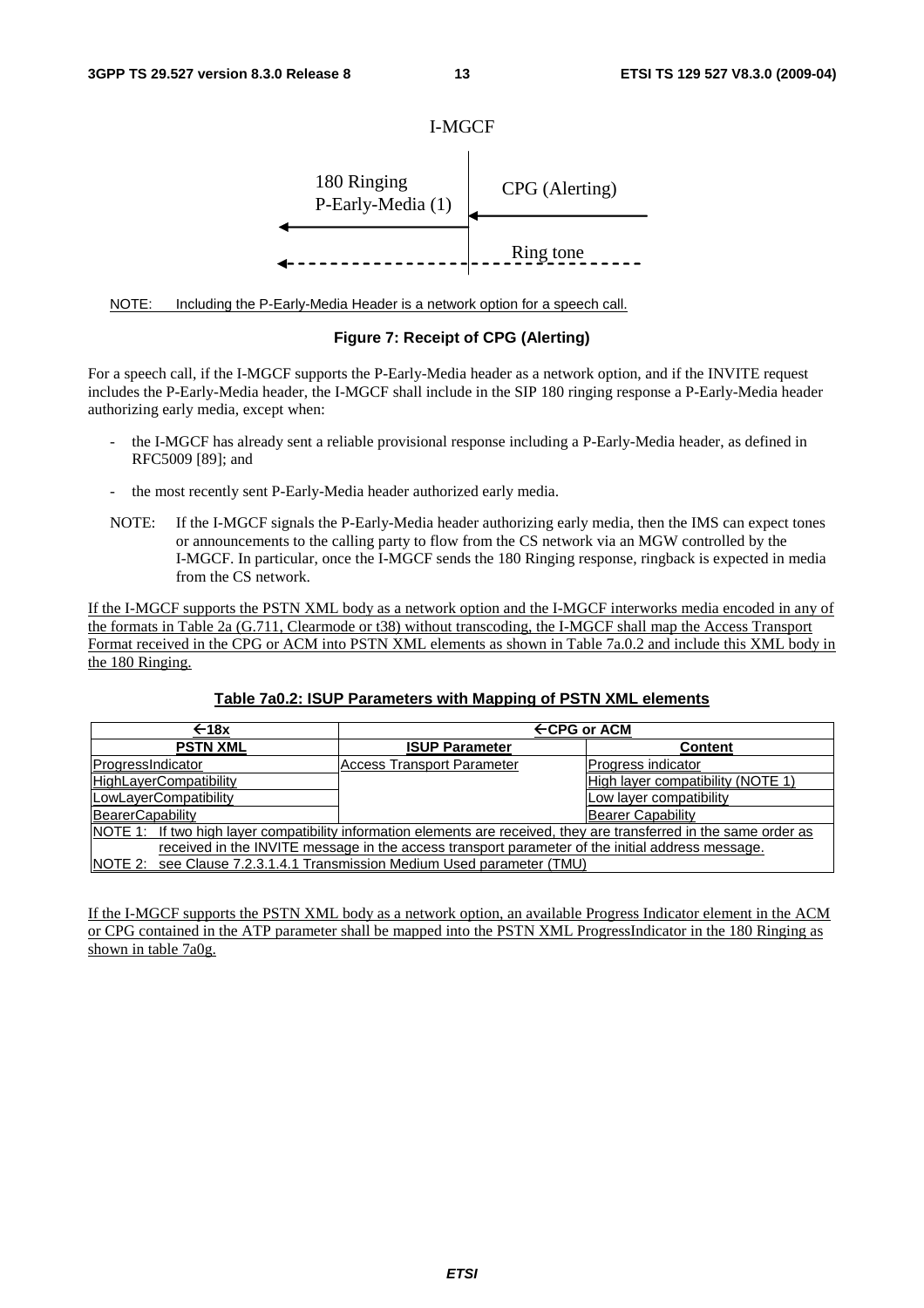| 180 Ringing                                                    | ←АСМ                                             |
|----------------------------------------------------------------|--------------------------------------------------|
| <b>PSTN XML body with Progress indicator X</b>                 | <b>Content</b>                                   |
|                                                                | Backward call indicators parameter               |
|                                                                | Optional backward call indicators parameter      |
| No. 1                                                          | Backward call indicators parameter               |
| (Call is not end-to-end ISDN: further progress information may | ISDN User Part indicator                         |
| be available in-band)                                          | ISDN User Part not used all the way              |
| No. 2                                                          | Backward call indicators parameter               |
| (Destination address is non-ISDM)                              | <b>ISDN User Part indicator</b>                  |
|                                                                | <b>ISDN User Part used all the way</b>           |
|                                                                | ISDN access indicator                            |
|                                                                | Terminating access non-ISDN<br>0                 |
| No. 7                                                          | Backward call indicators parameter               |
| meaning: Terminating access ISDN                               | ISDN User Part indicator                         |
|                                                                | ISDN User Part used all the way                  |
|                                                                | <b>ISDN</b> access indicator                     |
|                                                                | Terminating access ISDN                          |
| No.8                                                           | Optional backward call indicators parameter      |
| "In-band information or appropriate pattern is now available"  | In-band information indicator                    |
|                                                                | in-band information or an appropriate pattern is |
|                                                                | now available                                    |

#### **Table 7a0.3: Sending criteria of the XML with Progress indicator X**

#### **Progress indicator**

Progress indicator information elements possibly present in the access transport parameter of the Address Complete Message (ACM) are transferred into the PSTN XML body (as defined in ES 283 003 [3]) of the 180 Ringing sent to the calling user.

#### Add Clause 7.2.3.1.4.1

#### 7.2.3.1.4.1 Transmission Medium Used parameter (TMU)

If the Transmission Medium Used parameter (TMU) is present and the BC is not available in the ATP in the Address Complete Message (ACM) or Call Progress Message (CPG), and if no BC is available in the ATP, and if no progress indicator No. 1 (call is not end-to-end ISDN) or No. 2 (destination address is non-ISDN) has been received in the CPG or ACM, the TMU value (Speech or 3.1 kHz audio) shall be included in the PSTN XML BearerCapability. If the Transmission Medium Used parameter (TMU) and the BC is available in the ATP in the Address Complete Message (ACM) or Call Progress Message (CPG), and if no progress indicator No. 1 (call is not end-to-end ISDN) or No. 2 (destination address is non-ISDN) has been received in the CPG or ACM, the BC value shall be included to the PSTN XML BearerCapability

#### **Table 7a0.f – Sending of BC fallback indication**

| $\leftarrow$ 180 Ringing or 183 Session Progress                           | $\leftarrow$ ACM/CPG                                                         |
|----------------------------------------------------------------------------|------------------------------------------------------------------------------|
| <b>PSTN XML BearerCapability</b> = Speech                                  | TMU<br>Speech<br>No BC<br><b>ATP</b>                                         |
| <b>PSTN XML BearerCapability</b> = 3.1 kHz audio                           | TMU<br>3.1 kHz audio<br>ATP<br>No BC                                         |
| PSTN XML BearerCapability received in the ATP<br>(speech or 3.1 kHz audio) | TMU<br>Speech or 3.1 kHz audio<br>BC (speech or 3.1 kHz audio)<br><b>ATP</b> |

#### Clause 7.2.3.1.4A Sending of 183 Session Progress for early media scenarios

Modify as follows:

If SIP preconditions are used, the first 183 Session Progress will be sent after the reception of the INVITE request, before any ISUP message has been received from the CS network. The I-MGCF shall not include the P-Early-Media header in any SIP message before it receives an ISUP ACM.

On receipt of an ACM with the options described in table 7a2 the I-MGCF can be sent, as a network option, a 183 Session Progress response with following options: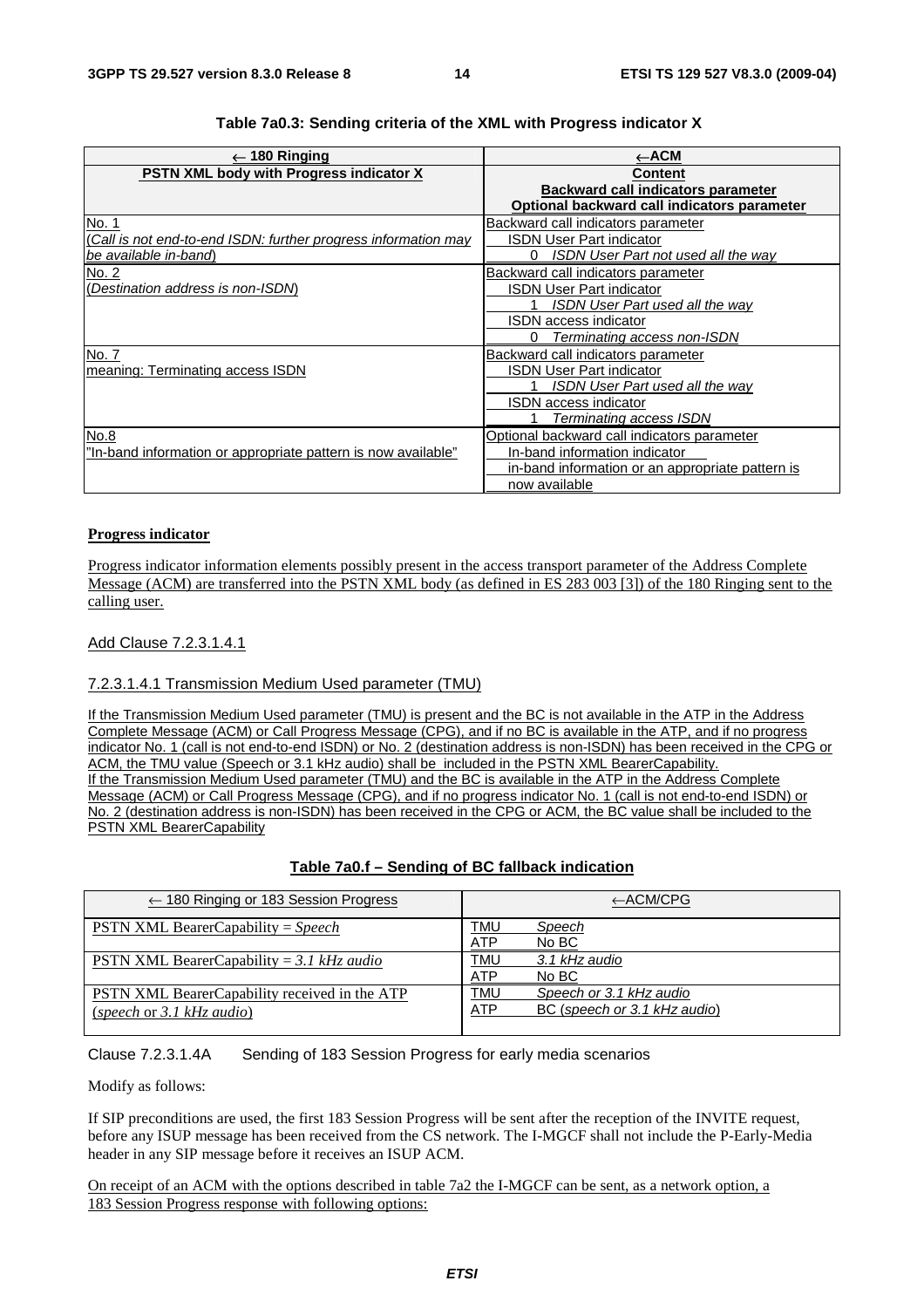| $\leftarrow$ 183 Session Progress                          | $\leftarrow$ ACM                           |
|------------------------------------------------------------|--------------------------------------------|
| <b>PSTN XML body with Progress indicator X</b>             | <b>Content</b>                             |
| No. 1                                                      | Backward call indicators parameter         |
| (Call is not end-to-end ISDN: further progress information | <b>ISDN User Part indicator</b>            |
| may be available in-band)                                  | <b>ISDN User Part not used all the way</b> |
| No. 2                                                      | Backward call indicators parameter         |
| (Destination address is non-ISDM)                          | <b>ISDN User Part indicator</b>            |
|                                                            | <b>ISDN User Part used all the way</b>     |
|                                                            | <b>ISDN</b> access indicator               |
|                                                            | Terminating access non-ISDN                |
| No. 7                                                      | Backward call indicators parameter         |
| Imeaning: Terminating access ISDN                          | <b>ISDN User Part indicator</b>            |
|                                                            | <b>ISDN User Part used all the way</b>     |
|                                                            | <b>ISDN</b> access indicator               |
|                                                            | Terminating access ISDN                    |

#### **Progress indicator**

Progress indicator information elements possibly present in the access transport parameter of the Address Complete Message (ACM) are transferred into the PSTN XML body (as defined in ES 283 003 [3]) of the 183 Session Progress sent to the calling user.

For a speech call upon receipt of one of the following messages, if the I-MGCF supports the P-Early-Media header as a network option, and if the I-MGCF has received the P-Early-Media header in the INVITE request, and has not already sent a provisional response including a P-Early-Media header with parameters indicating authorization of early media, then the I-MGCF shall send the 183 Session Progress response with a P-Early-Media header authorizing early media:

- ACM with the value of the called party's status indicator "no indication" and one of the options described in table 7a1. Based on local configuration, the I-MGCF may also send a 183 Session Progress response with a P-Early-Media header authorizing early media if it receives an ACM with other parameters than described in table 7a1.

#### I-MGCF



#### **Figure 7c: Receipt of ACM "No indication"**

| ←183 Session Progress                                                                                                 | $\leftarrow$ ACM                                                                                                                                   |
|-----------------------------------------------------------------------------------------------------------------------|----------------------------------------------------------------------------------------------------------------------------------------------------|
| 183 Session Progress response including a P-Early-Media<br>header authorizing early media, if not already sent        | 1) Optional backward call indicators parameter<br>In-band information indicator<br>1 In-band info or an appropriate pattern is<br>available<br>now |
| <b>PSTN XML with ProgressIndicator value No.8</b><br>"In-band information or appropriate pattern is now<br>available" | (2) Backward call indicators parameter<br><b>ISDN User Part indicator</b><br>ISDN User Part not used all the way                                   |

NOTE: As a network option the I-MGCF can also map ACM into 183 in other cases than those described in table 7a1.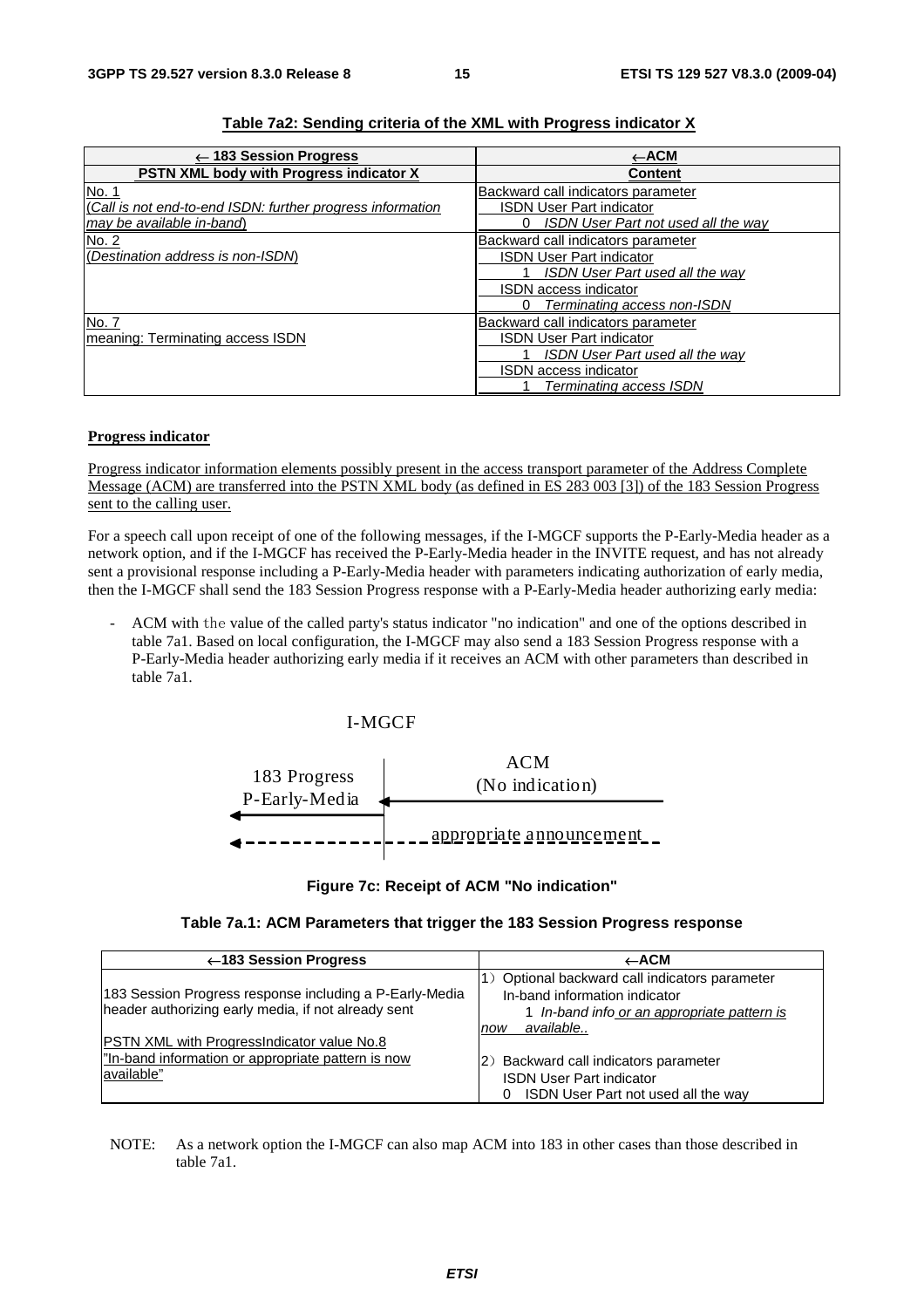- CPG message, when:
	- 1. Event indicator is set to "in-band information or an appropriate pattern is now available"; or
	- 2. Event indicator is set to "Progress" and one of the options described in table 7b1.



**Figure 7d: Receipt of CPG (in-band information available)** 



| $\leftarrow$ 183 Session Progress                                                                                                                                                                                                                                                    | $\leftarrow$ CPG                                                                                                                                                                                                           |
|--------------------------------------------------------------------------------------------------------------------------------------------------------------------------------------------------------------------------------------------------------------------------------------|----------------------------------------------------------------------------------------------------------------------------------------------------------------------------------------------------------------------------|
| 183 Session Progress response including a P-Early-<br>Media header authorizing early media, if not already (1) Optional backward call indicators parameter<br>sent<br>PSTN XML with Progress Indicator No.8<br>"In-band information or appropriate pattern is now  2)<br>lavailable" | Event indicator<br>000 0010<br>( <i>progress</i> )<br>In-band information indicator<br>In-band info or an appropriate pattern is now<br>available<br>Backward call indicators parameter<br><b>ISDN User Part indicator</b> |
|                                                                                                                                                                                                                                                                                      | ISDN User Part not used all the way<br>NOTE 1: The mapping of the contents in the CPG message is only relevant if the information received in the                                                                          |
| message received prior to this message.<br>sent for a speech call.                                                                                                                                                                                                                   | message is different compared to earlier received information, e.g. in the ACM message or a CPG<br>NOTE 2: 183 Session Progress message including a P-Early-Media header authorizing early media may only be               |

NOTE: As a network option the I-MGCF can also map CPG into 183 in other cases than those described in table 7a1.

If the I-MGCF supports the PSTN XML body as a network option and the I-MGCF interworks media encoded in any of the formats in Table 2a (G.711, Clearmode or t38) without transcoding, the I-MGCF shall map the Access Transport Parameter received in the CPG or ACM into PSTN XML elements as shown in Table 7a0.2 and include this XML body in the 183 Session Progress.

If the I-MGCF supports the PSTN XML body as a network option , an available BCI element in the ACM or CPG shall be mapped into a Progress Indicator in the PSTN XML body of the 183 session progress as shown in table 7a0.3.

Received PSTN XML elements shall be mapped as shown in table 7a0.2

#### **Progress indicator**

Progress indicator information elements possibly present in the access transport parameter of the Call Progress Message (CPG) are transferred into the PSTN XML (as defined in ES 283 003 [3]) body of the 183 Session Progress to the calling user.

Clause 7.2.3.1.5 Sending of the 200 OK (INVITE)

Modify as follows:

The following cases are possible trigger conditions for sending the 200 OK (INVITE):

- The reception of the ANM.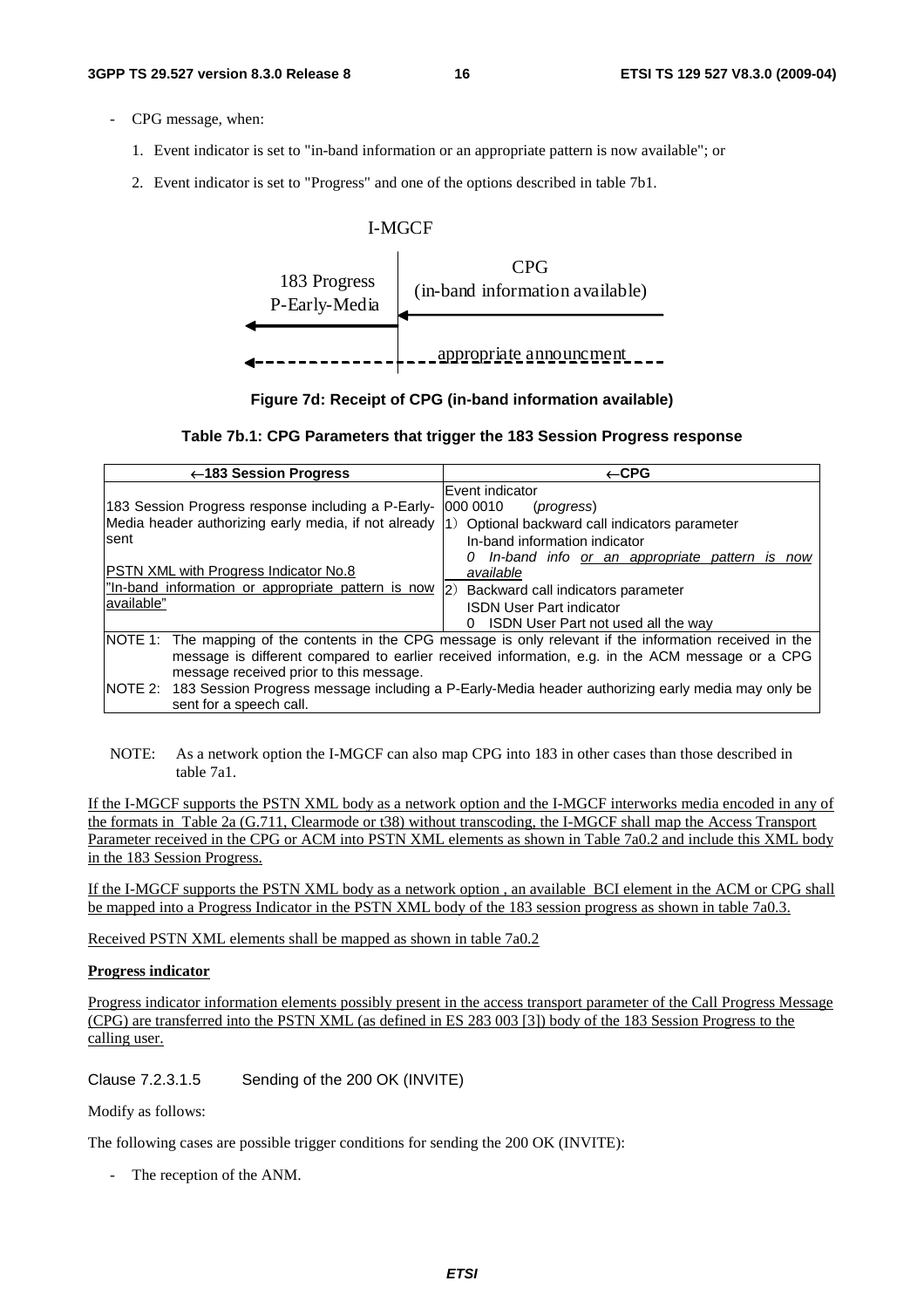

**Figure 8: Receipt of ANM** 

The reception of the CON message.



**Figure 9: Receipt of CON** 

If the I-MGCF supports the PSTN XML body as a network option, the received PSTN XML elements shall be mapped as shown in table 7a0.2

On receipt of an ANM/CON message containing the ATP including the Bearer Capability set to "unrestricted digital information with tones/announcement" without TMU parameter the 200 OK message shall contain the PSTN XML Bearer Capability "unrestricted digital information with tones/announcement".

If the I-MGCF supports the PSTN XML body as a network option, an available BCI element in the ANM or CON shall be mapped into a Progress Indicator in the PSTN XML body as shown in table 7a0.3.

Clause 7.2.3.1.6 Sending of the Release message (REL)

Modify as follows:

The following are possible triggers for sending the Release message:

- Receipt of the BYE method.



**Figure 10: Receipt of the Bye method**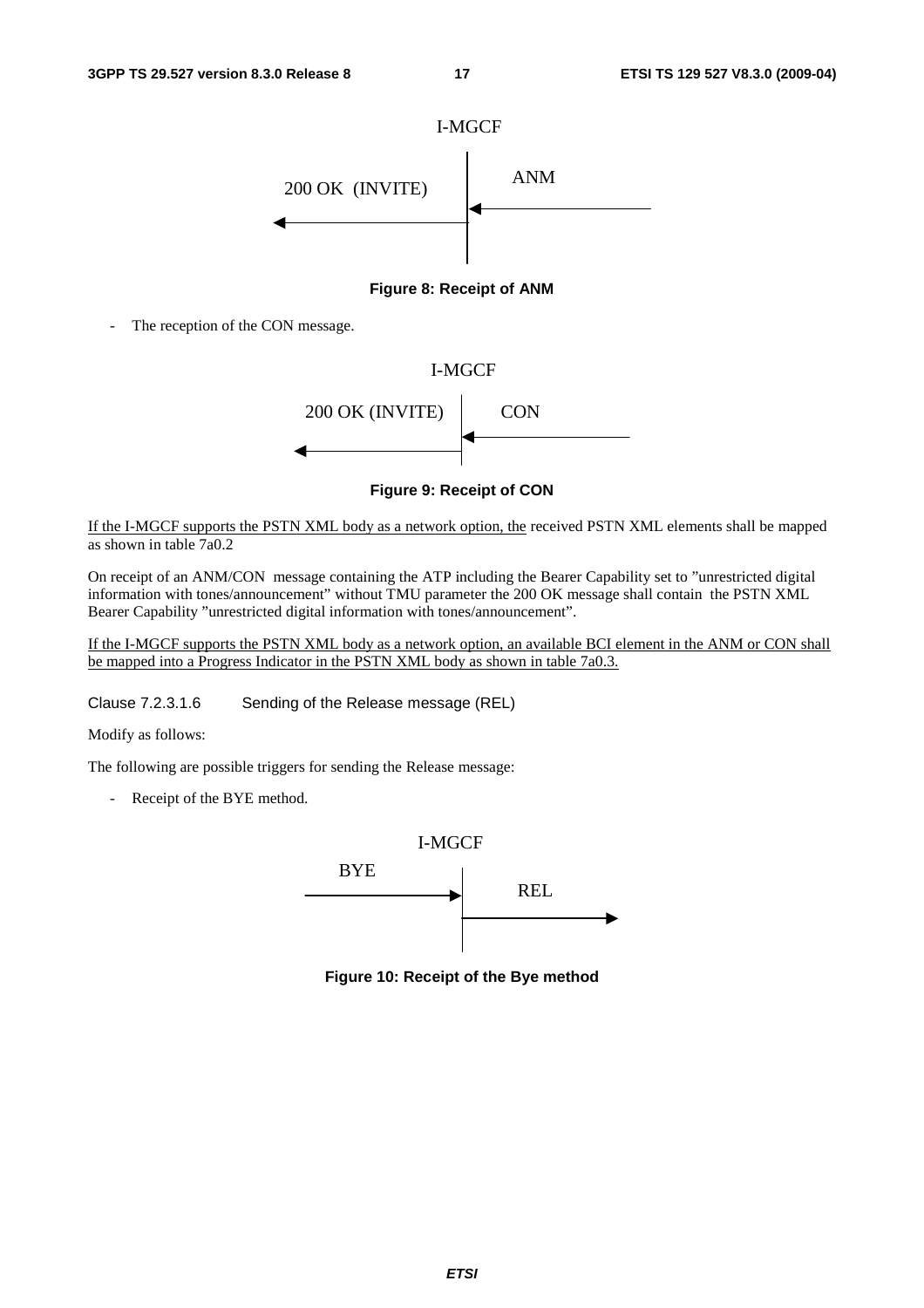Receipt of the CANCEL method.

#### I-MGCF



**Figure 11: Receipt of Cancel method** 

Additional triggers are contained in table 10.

Received PSTN XML elements shall be mapped as shown in table 8b.

Clause 7.2.3.1.7 Coding of the REL

Modify as follows:

If the Reason header field with Q.850 Cause Value is included in the BYE or CANCEL request, then the Cause Value shall be mapped to the ISUP Cause Value field in the ISUP REL . The mapping of the Cause Indicators parameter to the Reason header is shown in table 8a. Table 8 shows the coding of the Cause Value in the REL if it is not available from the Reason header field. In both cases, the Location Field shall be set to "*network beyond interworking point*".

#### **Table 8: Coding of REL**

| SIP Message $\rightarrow$ | REL $\rightarrow$                       |  |
|---------------------------|-----------------------------------------|--|
| Reauest                   | cause parameter                         |  |
| RYF                       | Cause value No. 16 (normal clearing)    |  |
| CANCEL                    | Cause value No. 31 (normal unspecified) |  |

#### **Table 8a: Mapping of SIP Reason header fields into Cause Indicators parameter**

| <b>Component of SIP</b><br>Reason header field                             | <b>Component value</b> | <b>BICC/ISUP Parameter field</b> | Value                                  |
|----------------------------------------------------------------------------|------------------------|----------------------------------|----------------------------------------|
| Protocol                                                                   | 'Q.850"                | Cause Indicators parameter       |                                        |
| protocol-cause                                                             | "cause = XX"<br>(note) | Cause Value                      | " $XX$ " (note)                        |
| $\overline{\phantom{a}}$                                                   |                        | Location                         | "network beyond<br>interworking point" |
| NOTE:<br>"XX" is the Cause Value as defined in ITU-T Recommendation Q.850. |                        |                                  |                                        |

Editor's Note: The mapping of reason headers towards the ISDN may be misused due to possible user creation of the reason header since there is no screening in IMS.

#### **Table 8b: Mapping of PSTN XML elements with ISUP Parameters**

| BYE or CANCLE $\rightarrow$                                                                                           | REL $\rightarrow$          |                                 |
|-----------------------------------------------------------------------------------------------------------------------|----------------------------|---------------------------------|
| <b>PSTN XML</b>                                                                                                       | <b>ISUP Parameter</b>      | <b>Content</b>                  |
| ProgressIndicator                                                                                                     | Access Transport Parameter | Progress indicator              |
| <b>HighLayerCompatibility</b>                                                                                         |                            | High layer compatibility (Note) |
| LowLayerCompatibility                                                                                                 |                            | Low layer compatibility         |
| <b>HighLayerCompatibility</b>                                                                                         | User Tele Service          | High layer compatibility (Note) |
| NOTE:<br>If two high layer compatibility information elements are received, they are transferred in the same order as |                            |                                 |
| received in the INVITE message in the access transport parameter of the initial address message.                      |                            |                                 |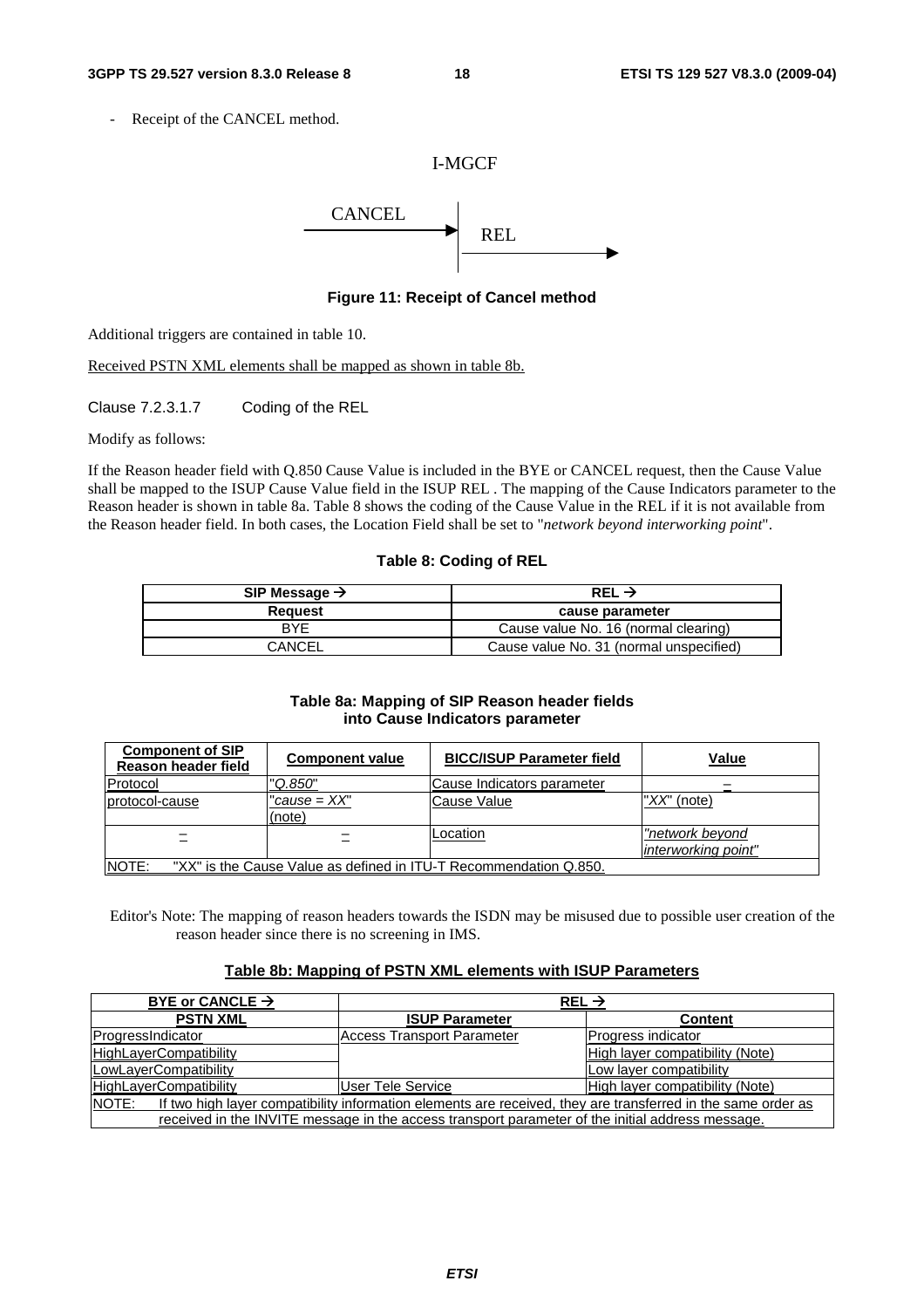#### Clause 7.2.3.1.8 Receipt of the Release Message

Modify as follows:

If the REL message is received and a final response (i.e. 200 OK (INVITE)) has already been sent, the I-MGCF shall send a BYE message.

NOTE: According to SIP procedures, in the case that the REL message is received and a final response (e.g. 200 OK (INVITE)) has already been sent (but no ACK request has been received) on the incoming side of the I- MGCF then the I- MGCF does not send a 487 Request terminated response and instead waits until the ACK request is received before sending a BYE message.

If the REL message is received and the final response (i.e. 200 OK (INVITE)) has not already been sent, the I- MGCF shall send a Status-Code 4xx (Client Error) or 5xx (Server Error) response. The Status code to be sent is determined by examining the Cause code value received in the REL message. Table 9 specifies the mapping of the cause code values, as defined in ITU-T Recommendation Q.850 [38], to SIP response status codes. Cause code values not appearing in the table shall have the same mapping as the appropriate class defaults according to ITU-T Recommendation Q.850 [38].

| ←SIP Message                         | $\leftarrow$ REL                                                                            |  |  |
|--------------------------------------|---------------------------------------------------------------------------------------------|--|--|
| <b>Status code</b>                   | <b>Cause parameter</b>                                                                      |  |  |
| 404 Not Found                        | Cause value No. 1 (unallocated (unassigned) number)                                         |  |  |
| 500 Server Internal error            | Cause value No 2 (no route to network)                                                      |  |  |
| 500 Server Internal error            | Cause value No 3 (no route to destination)                                                  |  |  |
| 500 Server Internal error            | Cause value No. 4 (Send special information tone)                                           |  |  |
| 404 Not Found                        | Cause value No. 5 (Misdialled trunk prefix)                                                 |  |  |
| 486 Busy Here                        | Cause value No. 17 (user busy)                                                              |  |  |
| 480 Temporarily unavailable          | Cause value No 18 (no user responding)                                                      |  |  |
| 480 Temporarily unavailable          | Cause value No 19 (no answer from the user)                                                 |  |  |
| 480 Temporarily unavailable          | Cause value No. 20 (subscriber absent)                                                      |  |  |
| 480Temporarily unavailable           | Cause value No 21 (call rejected)                                                           |  |  |
| 410 Gone                             | Cause value No 22 (number changed)                                                          |  |  |
| 433 Anonymity<br>Disallowed.(NOTE 1) | Cause value No. 24 (call rejected due to ACR supplementary service)                         |  |  |
| 480 Temporarily unavailable          | Cause value No 25 (Exchange routing error)                                                  |  |  |
| 502 Bad Gateway                      | Cause value No 27 (destination out of order)                                                |  |  |
| 484 Address Incomplete               | Cause value No. 28 invalid number format (address incomplete)                               |  |  |
| 500 Server Internal error            | Cause value No 29 (facility rejected)                                                       |  |  |
| 480 Temporarily unavailable          | Cause value No 31 (normal unspecified) (class default) (NOTE 2)                             |  |  |
| 486 Busy here if Diagnostics         | Cause value in the Class 010 (resource unavailable, Cause value No 34)                      |  |  |
| indicator includes the (CCBS         |                                                                                             |  |  |
| indicator = CCBS possible)           |                                                                                             |  |  |
| else 480 Temporarily unavailable     |                                                                                             |  |  |
| 500 Server Internal error            | Cause value in the Class 010                                                                |  |  |
|                                      | (resource unavailable, Cause value No's. 38, 41, 42, 43, 44, & 47) (47 is class<br>default) |  |  |
| 500 Server Internal error            | Cause value No 50 (requested facility no subscribed)                                        |  |  |
| 500 Server Internal error            | Cause value No 57 (bearer capability not authorized)                                        |  |  |
| 500 Server Internal error            | Cause value No 58 (bearer capability not presently)                                         |  |  |
| 500 Server Internal error            | Cause value No 63 (service option not available, unspecified)                               |  |  |
|                                      | (class default)                                                                             |  |  |
| 500 Server Internal error            | Cause value in the Class 100 (service or option not implemented, Cause value                |  |  |
|                                      | No's. 65, 70 & 79) 79 is class default                                                      |  |  |
| 500 Server Internal error            | Cause value No 88 (incompatible destination)                                                |  |  |
| 404 Not Found                        | Cause value No 91 (invalid transit network selection)                                       |  |  |
| 500 Server Internal error            | Cause value No 95 (invalid message)<br>(class default)                                      |  |  |
| 500 Server Internal error            | Cause value No 97 (Message type non-existent or not implemented)                            |  |  |
| 500 Server Internal error            | Cause value No 99 (information element/parameter non-existent or not                        |  |  |
|                                      | implemented))                                                                               |  |  |
| 480 Temporarily unavailable          | Cause value No. 102 (recovery on timer expiry)                                              |  |  |
| 500 Server Internal error            | Cause value No 110 (Message with unrecognized Parameter, discarded)                         |  |  |
| 500 Server Internal error            | Cause value No. 111 (protocol error, unspecified)                                           |  |  |
|                                      | (class default)                                                                             |  |  |

#### **Table 9: Receipt of the Release message (REL)**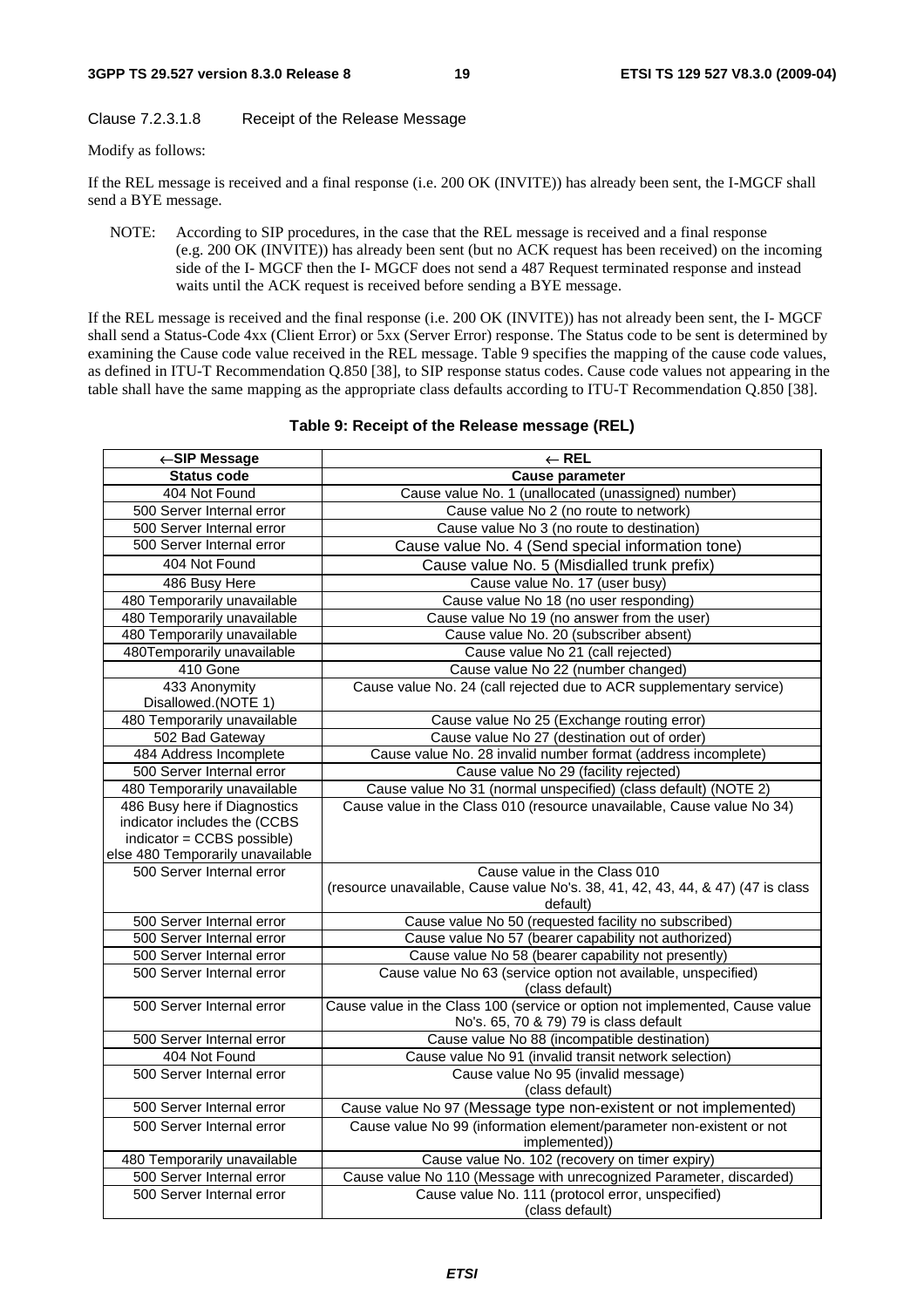| $\leftarrow$ SIP Message                                                                                      | $\leftarrow$ REL                                                  |  |
|---------------------------------------------------------------------------------------------------------------|-------------------------------------------------------------------|--|
| <b>Status code</b>                                                                                            | Cause parameter                                                   |  |
| 480 Temporarily unavailable                                                                                   | Cause value No. 127 (interworking unspecified)<br>(class default) |  |
| NOTE 1: Anonymity Disallowed, RFC5079 [77] refers<br>NOTE 2: Class 1 and class 2 have the same default value. |                                                                   |  |

A Reason header field containing the received (Q.850) Cause Value of the REL shall be added to the SIP final response or BYE request sent as a result of this clause. The mapping of the Cause Indicators parameter to the Reason header is shown in table 9a.

Editor's Note: The usage of the Reason header in responses is FFS.

#### **Table 9a: Mapping of Cause Indicators parameter into SIP Reason header fields**

| <b>Cause indicators</b><br>parameter field | Value of parameter<br>field                                        | <b>component of SIP Reason</b><br>header field | component value          |
|--------------------------------------------|--------------------------------------------------------------------|------------------------------------------------|--------------------------|
|                                            |                                                                    | protocol                                       | "Q.850"                  |
| Cause Value                                | " $XX$ " (note)                                                    | protocol-cause                                 | $"cause = XX"$<br>(note) |
|                                            |                                                                    | Ireason-text                                   | FFS                      |
| NOTE:                                      | "XX" is the Cause Value as defined in ITU-T Recommendation. Q.850. |                                                |                          |

Editor's Note: Should be filled with the definition text as stated in ITU-T Rec. Q.850. Due to the fact that the Cause Indicators parameter does not include the definition text as defined in table 1/Q.850, this is based on provisioning in the I-MGCF.

#### **Table 9aa: ISUP Parameters with Mapping of PSTN XML elements**

| $\leftarrow$ 4xx, 5xx, 6xx                                                                                                    | ←REL                       |                                 |  |
|-------------------------------------------------------------------------------------------------------------------------------|----------------------------|---------------------------------|--|
| <b>PSTN XML</b>                                                                                                               | <b>ISUP Parameter</b>      | <b>Content</b>                  |  |
| ProgressIndicator                                                                                                             | Access Transport Parameter | Progress indicator              |  |
| <b>HighLayerCompatibility</b>                                                                                                 |                            | High layer compatibility (Note) |  |
| LowLayerCompatibility                                                                                                         |                            | Low layer compatibility         |  |
| <b>INOTE:</b><br>If two high layer compatibility information elements are received, they are transferred in the same order as |                            |                                 |  |
| received in the INVITE message in the access transport parameter of the initial address message.                              |                            |                                 |  |

Add clause 7.2.3.2.1.5

7.2.3.2.1.5 Fallback (optional)

When the IAM includes a TMR and a TMR prime parameter and a USI and USI Prime parameter then the O-MGCF shall:

- Map the USI Prime into the second Bearer Capability stated in the XML Bearer Capability element and
- For the TMR and USI Prime the mapping shall apply according to the procedures described within clause 7.2.3.2.2.2 for the first offered codec.
- Map the USI into the first Bearer Capability stated in the XML Bearer Capability element and
- For the TMR prime and USI the mapping shall apply according to the procedures described within clause 7.2.3.2.2.2 for the second offered codec.
- NOTE: If the Fallback mechanism is not supported the ISUP Fallback procedures apply.

In cases where the fallback appears within the terminating entity and sends back a SDP Answer that is equivalent with the TMR prime codec (fallback codec) then the O-MGCF shall only apply the cut-though to the fallback codec.

In cases where preconditions are used the O-MGCF has to wait for the SDP answer where the preconditions are met and fallback codec is sent back.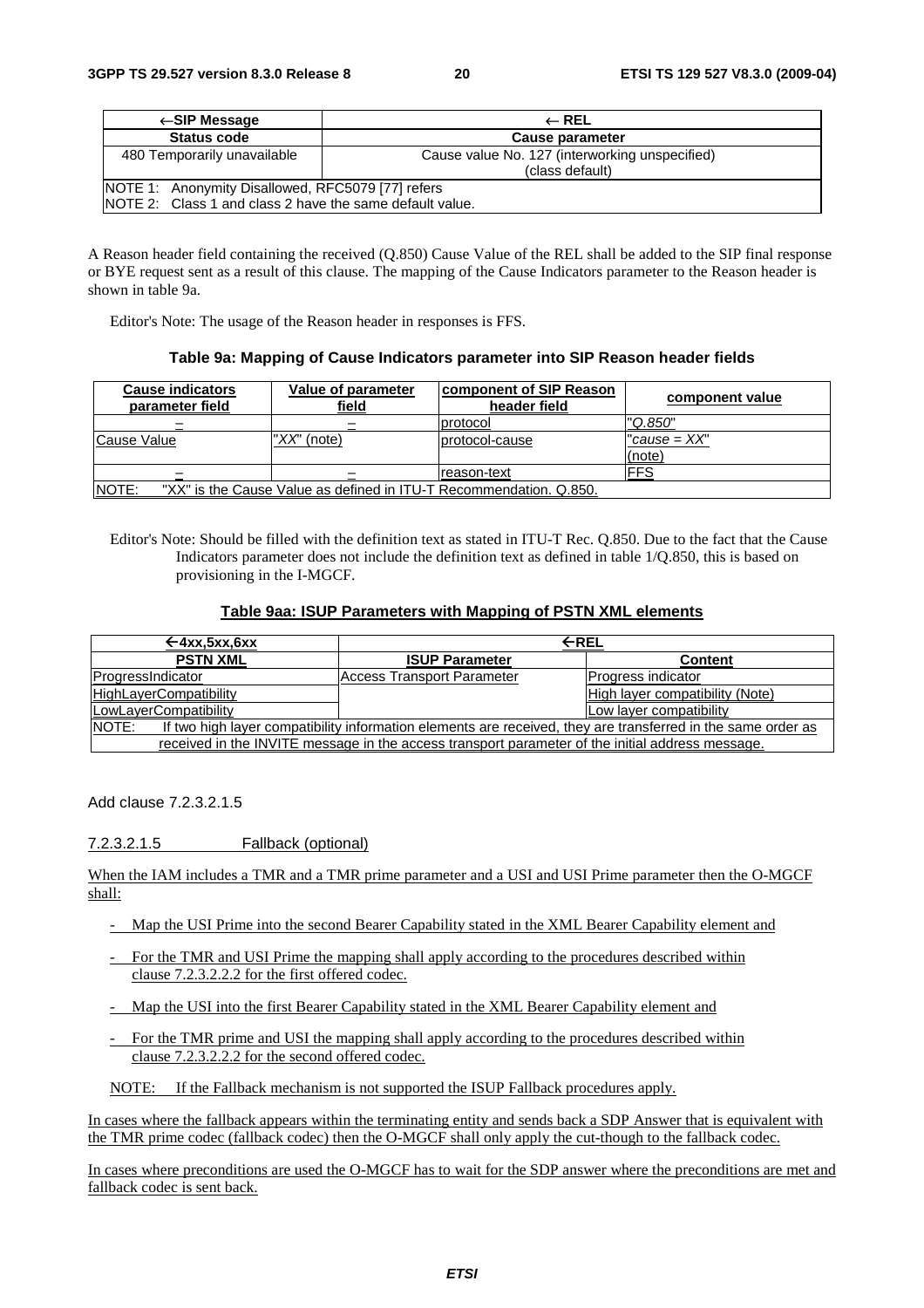#### Clause 7.2.3.2.2.2 SDP Media Description

Modify as follows:

The SDP media description will contain precondition information as per RFC 3312 [37]. Depending on the coding of the continuity indicators different precondition information (RFC 3312 [37]) is included. If the continuity indicator indicates "continuity performed on a previous circuit" or "continuity required on this circuit", and the INVITE is sent before receiving a COT, then the O-MGCF shall indicate that the preconditions are not met. Otherwise the MGCF shall indicate whether the preconditions are met, dependent on the possibly applied resource reservation within the IMS.

If the O-MGCF determines that a speech call is incoming, the O-MGCF shall include the AMR codec transported according to RFC 3267 [23] with the options listed in clause 5.1.1 of 3GPP TS 26.236 [32] in the SDP offer, unless the Note below applies. Within the SDP offer, the O-MGCF should also provide SDP RR and RS bandwidth modifiers specified in RFC 3556 [59] to disable RTCP, as detailed in clause 7.4 of 3GPP TS 26.236 [32]. The O-MGCF may include other codecs according to operator policy.

NOTE: If the O-MGCF is deployed in an IMS network that by local configuration serves no user equipment that implements the AMR codec, then the AMR codec may be excluded from the SDP offer.

To avoid transcoding or to support non-speech services, the O-MGCF may add media derived from the incoming ISUP information according to table 10b. The support of the media listed in table 10b is optional.

If the XML BearerCapability element is supported the mapping of the ISUP USI Parameter shall be mapped to the XML BeareCapability element as shown in table 17b.

Add clause 7.2.3.2.2.7

#### 7.2.3.2.2.7 PSTN XML elements

#### **Table 17b: Mapping of ISUP Parameters with PSTN XML elements**

| $IAM \rightarrow$                                                                                                    |                                   | INVITE $\rightarrow$          |  |
|----------------------------------------------------------------------------------------------------------------------|-----------------------------------|-------------------------------|--|
| <b>ISUP Parameter</b>                                                                                                | <b>Content</b>                    | <b>PSTN XML</b>               |  |
| <b>Access Transport Parameter</b>                                                                                    | Progress indicator                | ProgressIndicator             |  |
|                                                                                                                      | High layer compatibility (Note 1) | <b>HighLayerCompatibility</b> |  |
|                                                                                                                      | Low layer compatibility           | LowLayerCompatibility         |  |
| <b>User Service Information</b>                                                                                      |                                   | <b>Bearer Capability</b>      |  |
| User Tele Service                                                                                                    | High layer compatibility (Note)   | <b>HighLayerCompatibility</b> |  |
| NOTE 1: If two high layer compatibility information elements are received, they are transferred in the same order as |                                   |                               |  |
| received in the INVITE message in the access transport parameter of the initial address message.                     |                                   |                               |  |
| In the normal case, the High layer compatibility information in the ATP is equal to the High layer<br>NOTE 2:        |                                   |                               |  |
| compatibility in the User Tele Service parameter. It is network dependent which information is mapped into           |                                   |                               |  |
| the XML instance in the INVITE. In the XML instance, no two identical High layer compatibility information           |                                   |                               |  |
| are present.                                                                                                         |                                   |                               |  |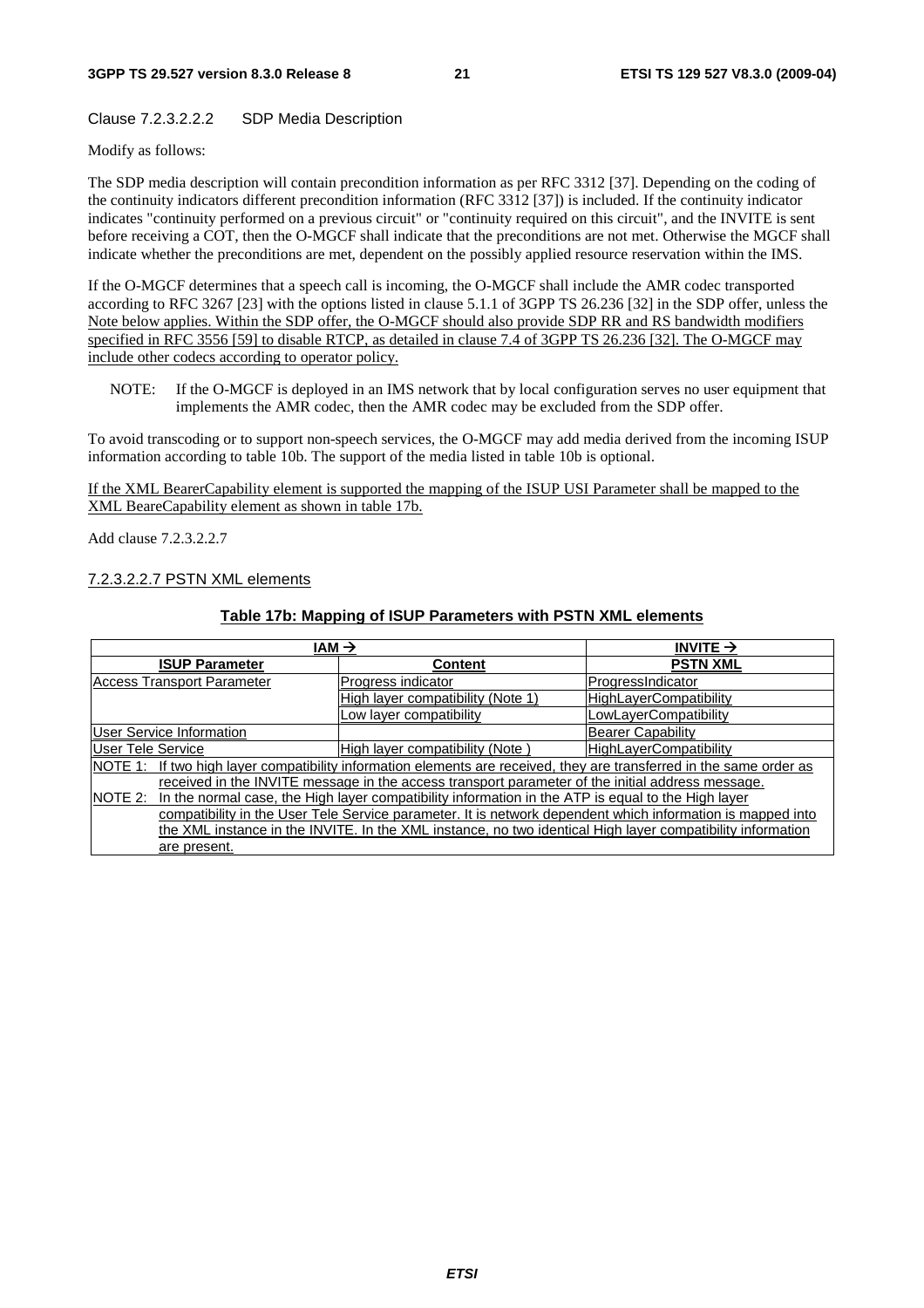Add clause 7.2.3.2.2.8

#### 7.2.3.2.2.8 Progress indicator

#### **Table 17aA: Coding of the progress indicator**

| $IAM\rightarrow$                         |                                 |                                      | INVITE $\rightarrow$                                     |
|------------------------------------------|---------------------------------|--------------------------------------|----------------------------------------------------------|
| Forward call indicators parameter        |                                 | <b>Access transport</b><br>parameter | <b>PSTN XML body with</b><br><b>Progress indicator X</b> |
| <b>ISDN User Part indicator</b>          | <b>ISDN</b> access indicator    |                                      |                                                          |
| (ISDN User Part<br>not used all the way) | Value non-significant           | Value non-significant                | No.1                                                     |
| (ISDN User Part<br>used all the way)     | originating access)<br>non-ISDN | Value non-significant                | <u>No. 3</u>                                             |
| (ISDN User Part<br>used all the way)     | (originating access<br>ISDM     | p.i. No. x                           | No. x and no.6                                           |

#### Modify Clause 7.2.3.2.5

### 7.2.3.2.5 Coding of the ACM

The description of the following ISDN user part parameters can be found in ITU-T Recommendation Q.763 [4].

| 7.2.3.2.5.1<br>Backward call indicators |                |                                                       |
|-----------------------------------------|----------------|-------------------------------------------------------|
| bits                                    | AB             | Charge indicator Contributors                         |
|                                         | 10             | charge                                                |
| <b>bits</b>                             | DC             | Called party's status indicator                       |
|                                         | 0 1            | subscriber free if the 180 Ringing has been received. |
|                                         | 0 <sub>0</sub> | <i>no indication</i> otherwise                        |
| bits                                    | FE             | Called party's category indicator                     |
|                                         | 0 <sub>0</sub> | no indication                                         |
| <b>bits</b>                             | HG             | End-to-end method indicator                           |
|                                         | 00             | no end-to-end method available                        |
| bit                                     | I              | Interworking indicator                                |
|                                         | 1              | interworking encountered                              |

As a network operator option, the value  $I = 0$  "no interworking encountered" is used for TMR = 64 kBit/s unrestricted

- NOTE: This avoids sending of a progress indicator with Progress information 0 0 0 0 0 0 1 "Call is not end-toend ISDN; further call progress information may be available in-band ", so the call will not be released for that reason by an ISDN terminal.
- bit J End-to-end information indicator
	- 0 no end-to-end information available
- bit K ISDN user part/BICC indicator
	- 0 ISDN user part not used all the way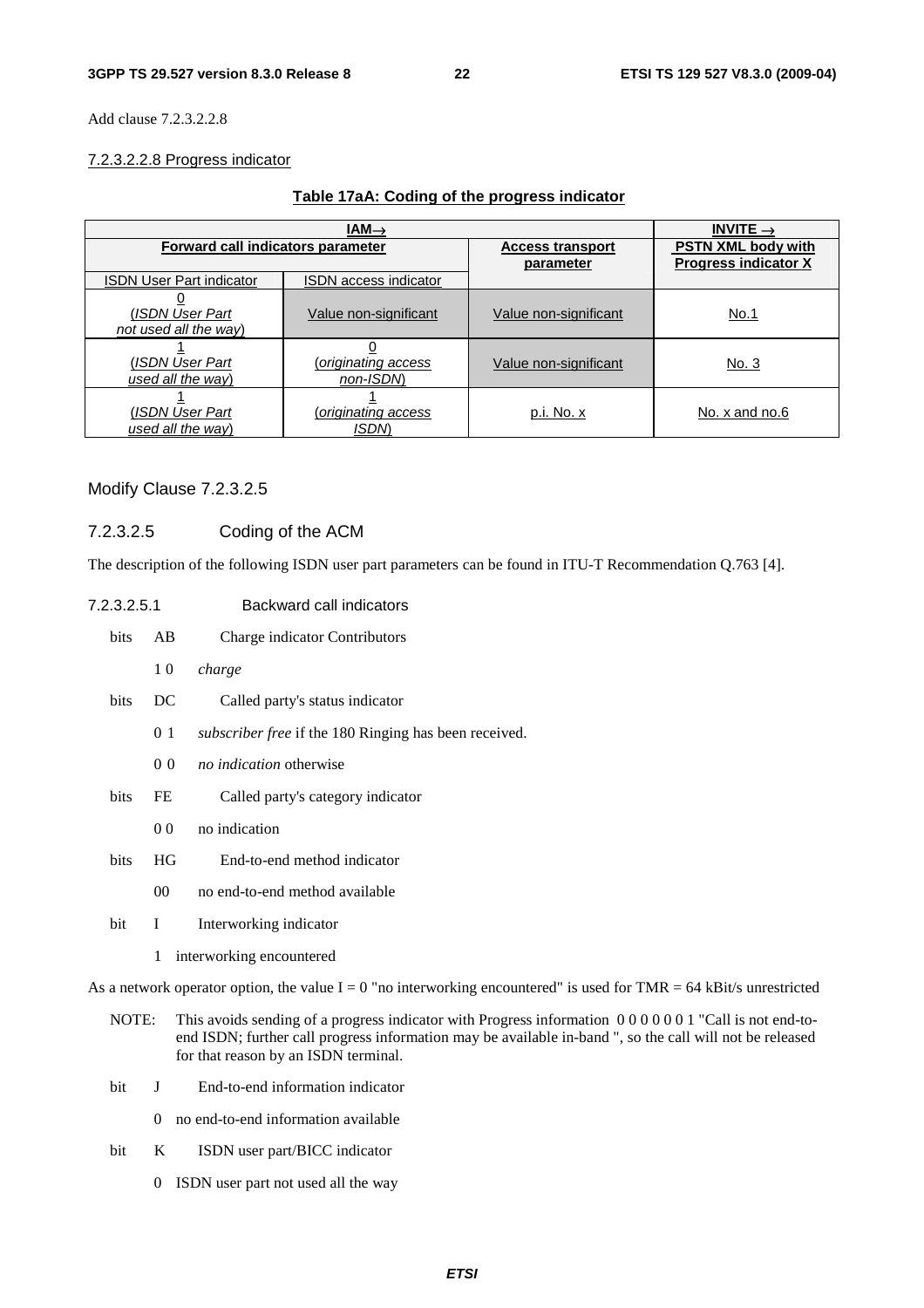As a network operator option, the value  $K = 1$  "ISDN user part/BICC used all the way" is used for TMR = 64 kBit/s unrestricted

- NOTE: This avoids sending of a progress indicator with progress information 0 0 0 0 0 0 1 "Call is not end-to-end ISDN; further call progress information may be available in-band ", so the call will not be released for that reason by an ISDN terminal.
- bit L Holding indicator (national use)
	- 0 holding not requested
- bit M ISDN access indicator
	- 0 terminating access non-ISDN

As a network operator option, the value  $M = 1$  "terminating access ISDN" is used for TMR = 64 kBit/s unrestricted.

- NOTE: This avoids sending of a progress indicator with progress information 0 0 0 0 0 1 0 " Destination access is non-ISDN", so the call will not be released for that reason by an ISDN terminal.
- bit N Echo control device indicator
	- 1 *outgoing echo control device included*, for speech calls, e.g., TMR is "3.1KHz audio".
	- 0 *outgoing echo control device not included*, for known data calls, e.g., TMR "64 kBit/s unrestricted" or HLC "Facsimile Group 2/3".

If the PSTN XML is supported as a network option the Backward Call indicators derived as shown in Table 7a0.3 shall take precedence.

#### **Table 7a0.3: Sending criteria of the XML with Progress indicator No (Value of PI)**

| ←ACM                                                 | $\leftarrow$ 180 Ringing or 183 Session Progress              |
|------------------------------------------------------|---------------------------------------------------------------|
| <b>Content</b>                                       | <b>PSTN XML body with Progress indicator No (Value of PI)</b> |
| <b>Backward call indicators parameter</b>            |                                                               |
| Optional backward call indicators parameter          |                                                               |
| Backward call indicators parameter                   | No. 7                                                         |
| Interworking indicator                               | Meaning: Terminating user ISDN                                |
| 0 "no interworking encountered"                      |                                                               |
| <b>ISDN User Part indicator</b>                      |                                                               |
| "ISDN User Part used all the way"                    |                                                               |
| <b>ISDN</b> access indicator                         |                                                               |
| "Terminating access ISDN"                            |                                                               |
| Optional backward call indicators parameter          |                                                               |
| In-band information indicator                        | PI No.8 "In-band information or appropriate pattern is now    |
| in-band information or an appropriate pattern is now | available"                                                    |
| available                                            |                                                               |

#### 7.2.3.2.5.2 Optional Backward call indicators

Bit A 1 "in-band information or an appropriate pattern is now available" if 183 Session Progress response is received and a P-Early-Media header has been received authorizing early media

#### **Table 7a0.4: Sending criteria of Optional backward call indicators parameter**

| ←ACM                                                                                                                                              | $\leftarrow$ 180 Ringing or 183 Session Progress |
|---------------------------------------------------------------------------------------------------------------------------------------------------|--------------------------------------------------|
| Optional backward call indicators parameter<br>In-band information indicator<br>in-band information or an appropriate pattern is now<br>available | P-Early-Media header authorizing early media     |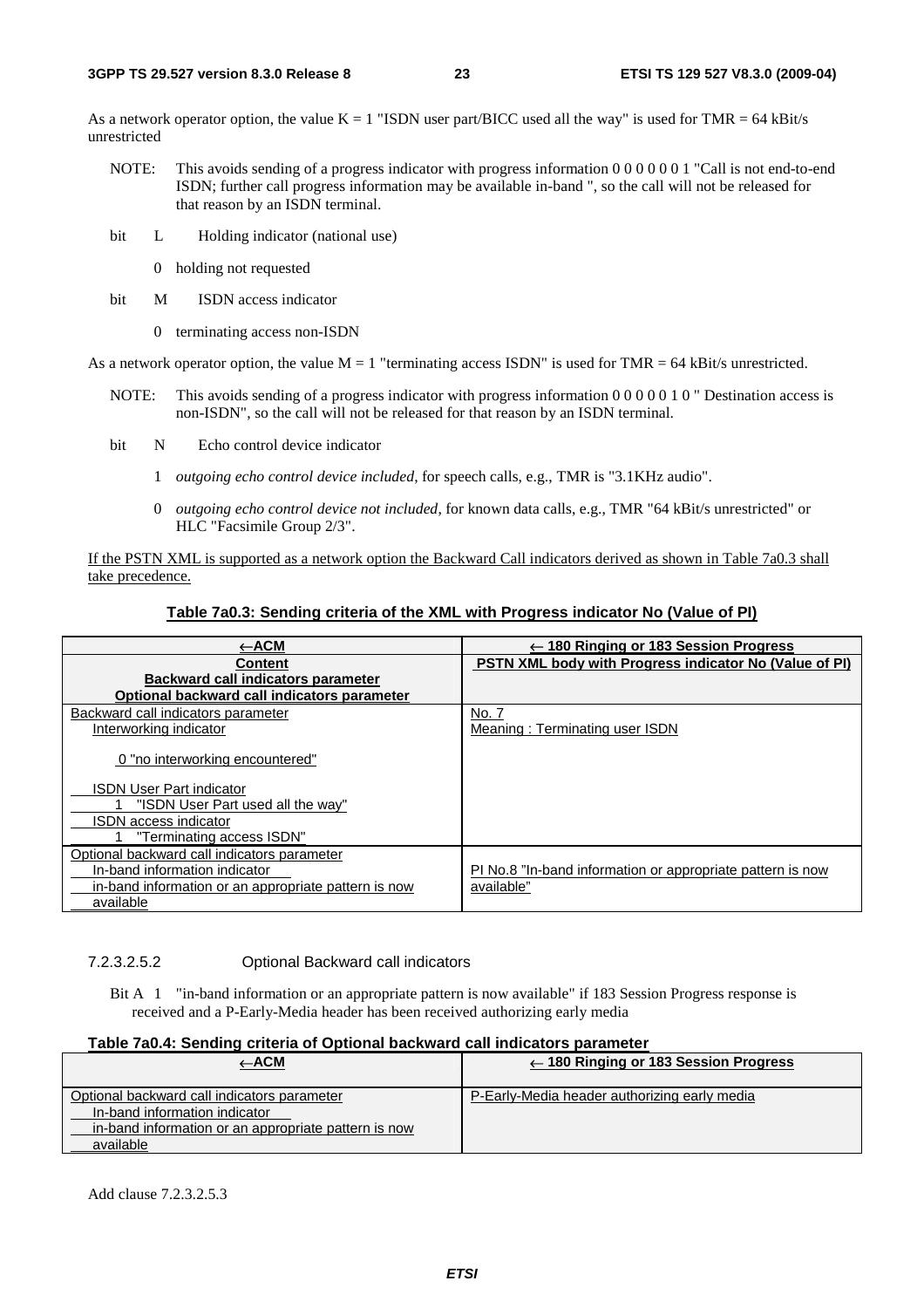#### 7.2.3.2.5.3 Access Transport Parameter

#### **Table 17c: Mapping of PSTN XML elements with ISUP Parameters**

| $\leftarrow$ ACM                                                                                                     |                                      | $\leftarrow$ 180, $\leftarrow$ 183 |
|----------------------------------------------------------------------------------------------------------------------|--------------------------------------|------------------------------------|
| <b>ISUP Parameter</b>                                                                                                | Content                              | <b>PSTN XML</b>                    |
| <b>Access Transport Parameter</b>                                                                                    | Progress indicator                   | ProgressIndicator                  |
|                                                                                                                      | High layer compatibility (Note)      | <b>HighLayerCompatibility</b>      |
|                                                                                                                      | Low layer compatibility              | LowLayerCompatibility              |
|                                                                                                                      | Bearer Capability (speech or 3.1 kHz | BearerCapability (NOTE 2)          |
|                                                                                                                      | audio)                               |                                    |
| <b>User Tele Service</b>                                                                                             | High layer compatibility (Note)      | <b>HighLayerCompatibility</b>      |
| Transmission medium used                                                                                             | <b>Bearer Capability</b>             | <b>BearerCapability</b>            |
| parameter (speech or 3.1 kHz audio)                                                                                  |                                      | (speech or 3.1 kHz audio)          |
| (NOTE 3)                                                                                                             |                                      | NOTE: 2                            |
| NOTE 1: If two high layer compatibility information elements are received, they are transferred in the same order as |                                      |                                    |
| received in the INVITE message in the access transport parameter of the initial address message.                     |                                      |                                    |
| Applicable if PSTN XML body with Progress indicator No.5 and No. 7 and no PSTN No. 1 or No. 2 has<br>NOTE 2:         |                                      |                                    |
| been received                                                                                                        |                                      |                                    |
| NOTE 3:<br>The sending of the Transmission medium used is only applicable if two PSTN XML Bearer Capability          |                                      |                                    |
| elements for the fallback connection type in the INVITE was received                                                 |                                      |                                    |

Add clause 7.2.3.2.5.4

#### 7.2.3.2.5.4 Progress indicator

#### **Table7.2.3.2.5.4-1: Handling of the progress indicator**

|                            | —183                                              |
|----------------------------|---------------------------------------------------|
| Access transport parameter | <b>PSTN XML body with Progress</b><br>indicator X |
| p.i. No. x<br>Except: No 7 | <u>p.i. No. x</u>                                 |

#### **Table 7.2.3.2.5.4-2: Handling of the progress indicator**

|                                   | (180←                                             |
|-----------------------------------|---------------------------------------------------|
| Access transport parameter        | <b>PSTN XML body with Progress</b><br>indicator X |
| <u>p.i. No. x</u><br>Except: No 7 | p.i. No. x                                        |

Add clause 7.2.3.2.6.1

7.2.3.2.6.1 Handling of the progress indicator

#### **Table 7.2.3.2.5.6-1: Handling of the progress indicator**

| -CPG                                     | $\xleftarrow{183}$                                |
|------------------------------------------|---------------------------------------------------|
| Access transport parameter               | <b>PSTN XML body with Progress</b><br>indicator X |
| $p.i. No. x$<br>Except: No.8, No.3, No.7 | $p.i. No. x$                                      |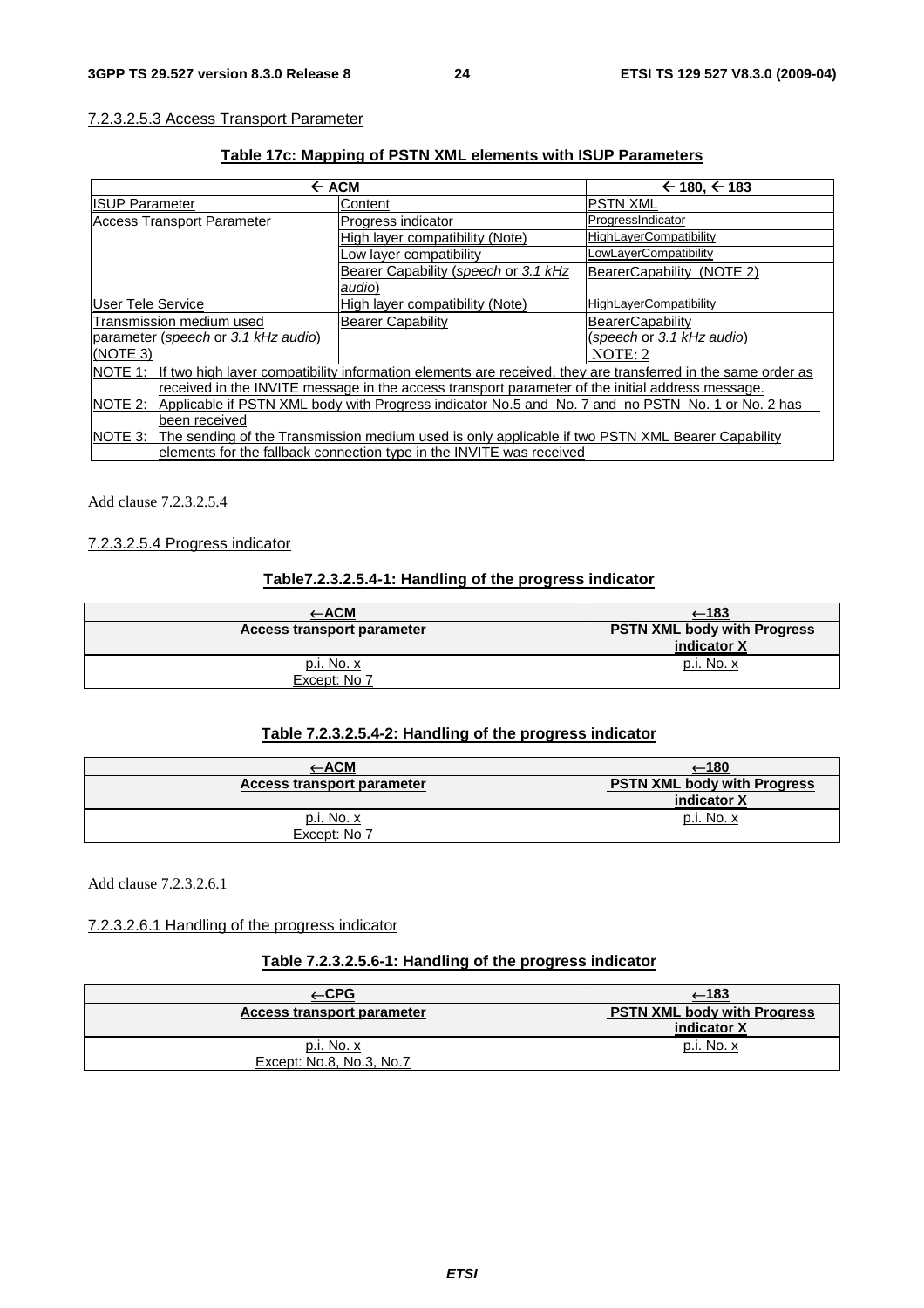| -CPG                                    | (180←                                             |
|-----------------------------------------|---------------------------------------------------|
| Access transport parameter              | <b>PSTN XML body with Progress</b><br>indicator X |
| <u>p.i. No. x</u><br>Except: No.3, No.7 | p.i. No. x                                        |

#### **Table 7.2.3.2.5.6-1: Handling of the progress indicator**

#### **Table 7.2.3.2.5.6-3: Handling of the progress indicator**

| <u>←CPG</u>                                                   | $-183$                              |
|---------------------------------------------------------------|-------------------------------------|
| Event indicator                                               | PSTN XML body with Progress         |
|                                                               | indicator X                         |
| "In-band information or appropriate pattern is now available" | No.8                                |
|                                                               | "In-band information or appropriate |
|                                                               | pattern is now available"           |
| <b>Progress</b>                                               | p.i. No. x                          |
| Except: No.8, No.3, No.7                                      |                                     |

Add clause 7.2.3.2.7.2

7.2.3.2.7.2 Access Transport Parameter

Received PSTN XML elements shall be mapped as shown in table 17c.

Add clause 7.2.3.2.9.2

7.2.3.2.9.2 Access Transport Parameter

Received PSTN XML elements shall be mapped as shown in table 17c.

Add clause 7.2.3.2.9.3

7.2.3.2.9.3 Transmission Medium Used parameter (TMU)

The TMU mapping procedures are described in 7.2.3.1.4.1

In the case when the "BearerCapability" in the 200 OK is set to "unrestricted digital information with tones and announcements, the value is not mapped to the TMU"

Add clause 7.2.3.2.11.2

7.2.3.2.11.2 Access Transport Parameter, User Tele Service, Transmission medium used parameter

If the O-MGCF supports the PSTN XML body as a network option and if a PSTN XML body is received within the 200 OK(INVITE), the O-MGCF shall map the contained information into the CON as shown in Table 17c.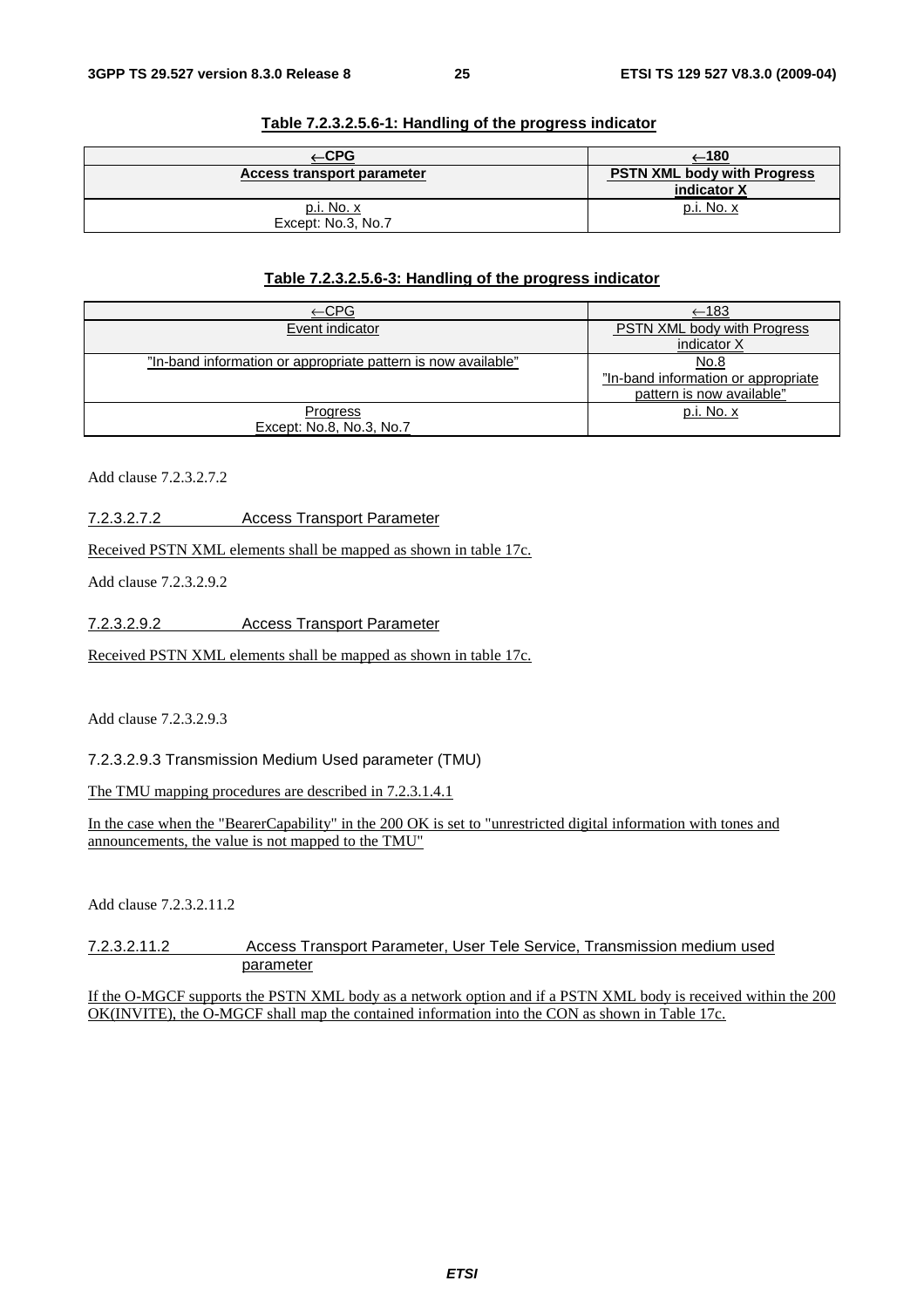Clause 7.2.3.2.12 Receipt of Status Codes 4xx, 5xx or 6xx

Modify as follows



**Figure 21: Receipt of Status codes 4xx, 5xx or 6xx** 

If a Reason header is included in a 4XX, 5XX, 6XX response, then the Cause Value of the Reason header shall be mapped to the ISUP Cause Value field in the ISUP REL message. The mapping of the Reason header to the Cause Indicators parameter is shown in table 8a (see clause 7.2.3.1.7). Otherwise coding of the Cause parameter value in the REL message is derived from the SIP Status code received according to table 18. The Cause Parameter Values are defined in ITU-T Recommendation Q.850 [38].

Editor's Note: The usage of the Reason header in responses is FFS.

In all cases where SIP itself specify additional SIP side behaviour related to the receipt of a particular INVITE response these procedures should be followed in preference to the immediate sending of a REL message to BICC/ISUP.

If there are no SIP side procedures associated with this response, the REL shall be sent immediately.

- NOTE 1: If an optional Reason header is included in a 4XX, 5XX, 6XX, then the Cause Value of the Reason header can be mapped to the ISUP Cause Value field in the ISUP REL message. The mapping of the optional Reason header to the Cause Indicators parameter is out of the scope of the present specification.
- NOTE 2: Depending upon the SIP side procedures applied at the O-MGCF it is possible that receipt of certain 4xx/5xx/6xx responses to an INVITE may in some cases not result in any REL message being sent to the BICC/ISUP network. For example, if a 401 Unauthorized response is received and the O-MGCF successfully initiates a new INVITE containing the correct credentials, the call will proceed.

| Table 18: 4xx/5xx/6xx Received on SIP side of O-MGCF |  |  |
|------------------------------------------------------|--|--|
|------------------------------------------------------|--|--|

| <u>←REL (cause code)</u>              | ←4xx/5xx/6xx SIP Message            |
|---------------------------------------|-------------------------------------|
| 127 (interworking unspecified)        | 400 Bad Request                     |
| 127 (interworking unspecified)        | 401 Unauthorized                    |
| (interworking unspecified)<br>127     | 402 Payment Required                |
| <u>127 (interworking unspecified)</u> | 403 Forbidden                       |
| 1 (Unallocated number)                | 404 Not Found                       |
| 127 (interworking unspecified)        | 405 Method Not Allowed              |
| (interworking unspecified)<br>127     | 406 Not Acceptable                  |
| 127 (interworking unspecified)        | 407 Proxy authentication required   |
| 127 (interworking unspecified)        | 408 Request Timeout                 |
| 22 (Number changed)                   | 410 Gone                            |
| (interworking unspecified)<br>127     | 413 Request Entity too long         |
| 127 (interworking unspecified)        | 414 Request-URI too long            |
| 127 (interworking unspecified)        | 415 Unsupported Media type          |
| (interworking unspecified)<br>127     | 416 Unsupported URI scheme          |
| (interworking unspecified)<br>127     | 420 Bad Extension                   |
| 127 (interworking unspecified)        | 421 Extension required              |
| 127 (interworking unspecified)        | 423 Interval too brief              |
| 24 (call rejected due to ACR          | 433 Anonymity Disallowed (note 1)   |
| supplementary service)                |                                     |
| <u> 20 Subscriber absent</u>          | <b>480 Temporarily Unavailable</b>  |
| 127 (interworking unspecified)        | 481 Call/Transaction does not exist |
| 127 (interworking unspecified)        | 482 Loop detected                   |
| 127 (interworking unspecified)        | 483 Too many hops                   |
| 28 (Invalid Number format)            | 484 Address Incomplete              |
| 127 (interworking unspecified)        | 485 Ambiguous                       |
| 17 (User busy)                        | 486 Busy Here                       |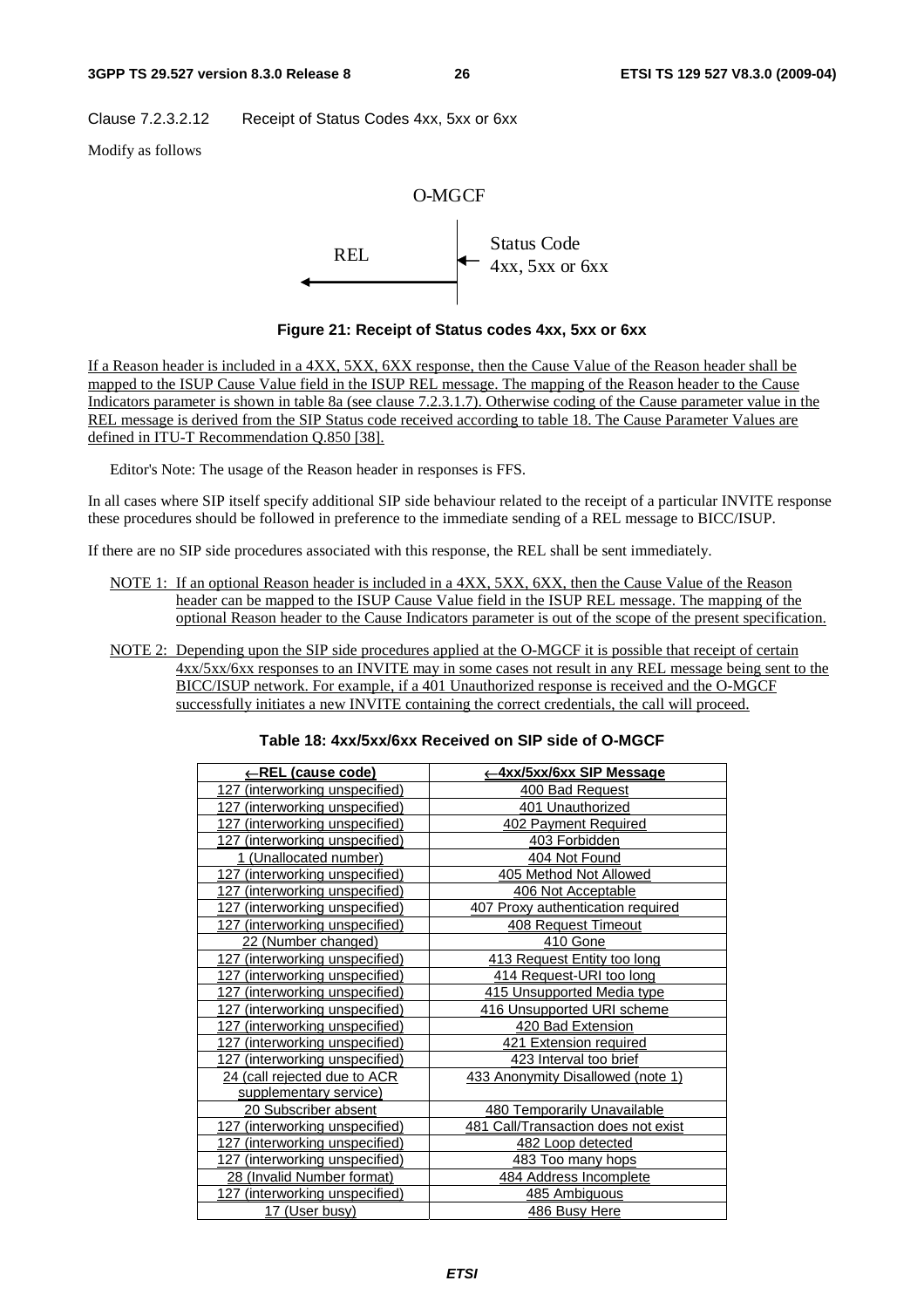| ←REL (cause code)                                     | ←4xx/5xx/6xx SIP Message                                                         |
|-------------------------------------------------------|----------------------------------------------------------------------------------|
| 127 (Interworking unspecified) or                     | 487 Request terminated                                                           |
| not interworked. (NOTE 2)                             |                                                                                  |
| 127 (interworking unspecified)                        | 488 Not acceptable here                                                          |
| 127 (interworking unspecified)                        | 493 Undecipherable                                                               |
| (interworking unspecified)<br>127                     | 500 Server Internal error                                                        |
| (interworking unspecified)<br>127                     | 501 Not implemented                                                              |
| (interworking unspecified)<br>127                     | 502 Bad Gateway                                                                  |
| 127 (interworking unspecified)                        | 503 Service Unavailable                                                          |
| (interworking unspecified)<br>127                     | 504 Server timeout                                                               |
| (interworking unspecified)<br>127                     | 505 Version not supported                                                        |
| 127 (interworking unspecified)                        | 513 Message too large                                                            |
| 127 (interworking unspecified)                        | 580 Precondition failure                                                         |
| 17 (User busy)                                        | 600 Busy Everywhere                                                              |
| 21 (Call rejected)                                    | 603 Decline                                                                      |
| (unallocated number)                                  | 604 Does not exist anywhere                                                      |
| 127 (interworking unspecified)                        | 606 Not acceptable                                                               |
| Anonymity Disallowed, RFC5079 [77] refers.<br>NOTE 1: |                                                                                  |
| <u>NOTE 2: </u>                                       | No interworking if the O-MGCF previously issued a CANCEL request for             |
| the INVITE.                                           |                                                                                  |
|                                                       | NOTE 3: The 4xx/5xx/6xx SIP responses that are not covered in this table are not |
| interworked.                                          |                                                                                  |

Received PSTN XML elements shall be mapped as shown in table 17c.

Clause 7.2.3 2.13 Receipt of a BYE

Modify as follows



**Figure 22: Receipt of BYE method** 

If a Reason header field with Q.850 Cause Value is included in the BYE request, then the Cause Value shall be mapped to the ISUP Cause Value field in the ISUP REL. The mapping of the Reason header to the Cause Indicators parameter is shown in table 8a (see clause 7.2.3.1.7).On receipt of a BYE request, the O-MGCF sends a REL message with Cause Code value 16 (Normal Call Clearing).

Received PSTN XML elements shall be mapped as shown in table 17c.

Clause 7.2.3.2.14 Receipt of the Release Message

Modify as follows

In the case that the REL message is received and a final response (i.e. 200 OK (INVITE)) has already been received the O-MGCF shall send a BYE request. If the final response (i.e. 200 OK (INVITE)) has not already been received the O-MGCF shall send a CANCEL method.

A Reason header field containing the received (Q.850) Cause Value of the REL message shall be added to the CANCEL or BYE request. The mapping of the Cause Indicators parameter to the Reason header is shown in table 9a (see clause 7.2.3.1.8).

Received PSTN XML elements shall be mapped as shown in table 17c.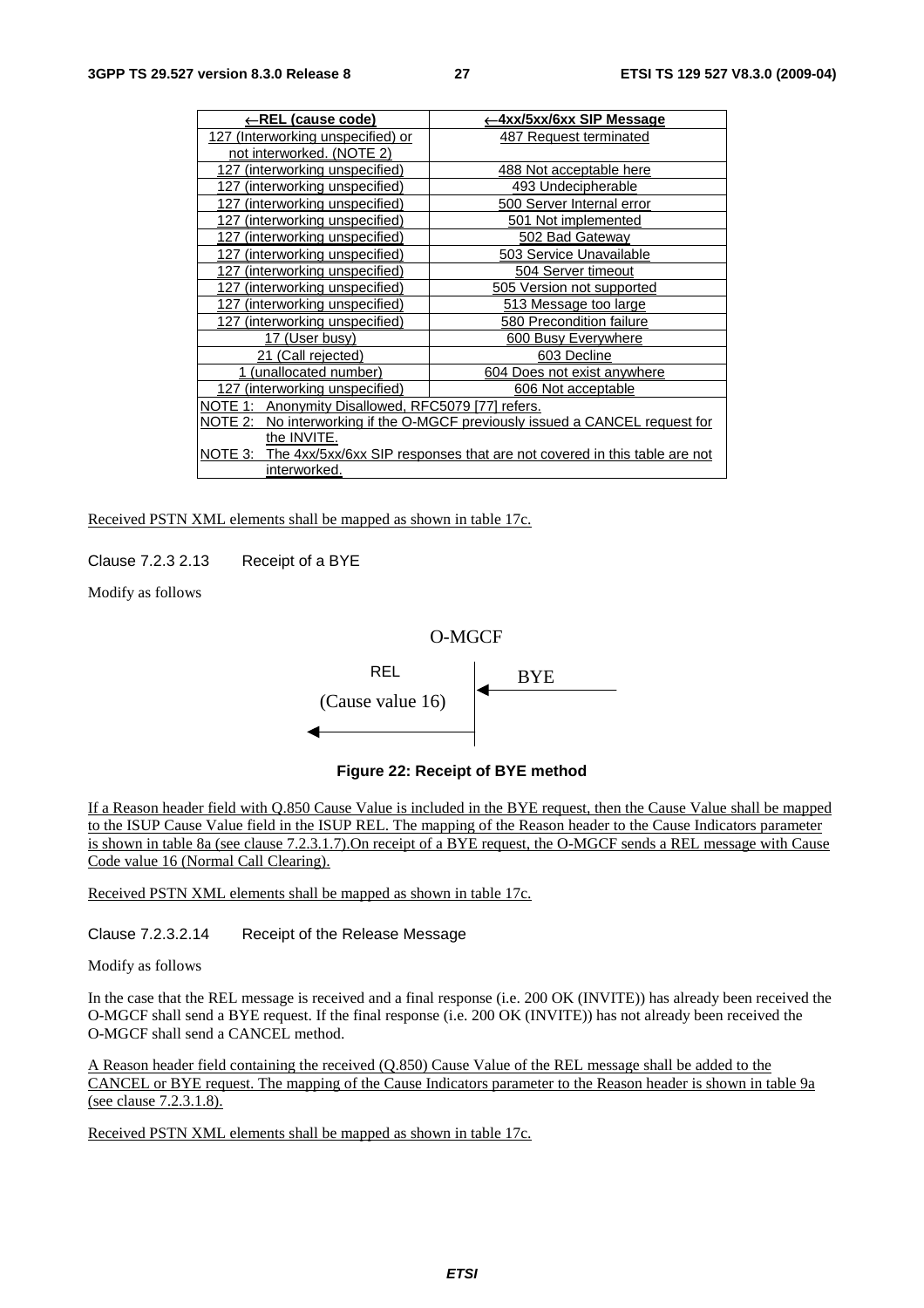Clause 7.4.5 Sub-addressing (SUB)

Modify as follows:

The actions of the MGCF at the ISUP/BICC side are described in ITU-T Recommendation Q.731.8 [42] under the clause "Interactions with other networks".

7.4.5.1 General

The ISDN Subaddress in ISUP is transported within the Access Transport Parameter. The Coding of the Subaddress parameter within the Access Transport Parameter is described within EN 300 403-1 [91]. The isdn-Subaddress parameter carried within a tel or sip URI is defined within RFC3966 [92].

#### 7.4.5.2 Incoming Call Interworking from SIP to ISUP at I-MGCF

The mapping in table 24ba of the isdn-Subaddress parameter received within a tel or sip URI to the ISUP Access Transport Parameter encapsulating the Subaddress shall be applied.

The mapping in table 24bb of the Subaddress received within an ANM Message containing the ISUP Access Transport Parameter to the isdn-Subaddress of a tel or sip URI to be sent within a 200 OK (INVITE) shall be applied.

#### **Table 24ba: Mapping of the Subaddress received in an initial INVITE to the Subaddress sent in the IAM**

| <b>SIP Message INVITE</b>                                                                                        |                             | <b>ISUP Message IAM</b>           |                               |  |  |
|------------------------------------------------------------------------------------------------------------------|-----------------------------|-----------------------------------|-------------------------------|--|--|
| Source SIP header field and                                                                                      | Source component value      | <b>ISUP Parameter field</b>       | Derived value of<br>parameter |  |  |
| component                                                                                                        |                             |                                   | field                         |  |  |
| <b>Request-URI</b><br>includina<br>the                                                                           | ":isub=" 1*uric             | <b>Access Transport Parameter</b> | called party Subaddress       |  |  |
| lisdn-Subaddress                                                                                                 | "uric"<br>containing<br>the |                                   | (see note)                    |  |  |
|                                                                                                                  | Subaddress digits           |                                   |                               |  |  |
| <b>P-Asserted-Identity</b><br>header                                                                             | ":isub=" 1*uric             | <b>Access Transport Parameter</b> | calling party Subaddress      |  |  |
| Field                                                                                                            | "uric"<br>containing<br>the |                                   | (see note)                    |  |  |
| lincludina<br>the<br>isdn-                                                                                       | Subaddress digits           |                                   |                               |  |  |
| Subaddress                                                                                                       |                             |                                   |                               |  |  |
| NOTE:<br>The Type of Subaddress as described within EN 300 403-1 [91] Bits 5.6.7 and shall be set to 0 0 0 "NSAP |                             |                                   |                               |  |  |
| (ITU-T Recommendation X.213 [23] and ISO/IEC 8348 Add.2 [93)"                                                    |                             |                                   |                               |  |  |

#### **Table 24bb: Mapping of the Subaddress received in an ANM to the Subaddress sent in the 200 OK (INVITE)**

| <b>ISUP Message ANM</b>                                                                           |                                               | <b>SIP 200 (OK)</b>                                       |                                |  |  |  |
|---------------------------------------------------------------------------------------------------|-----------------------------------------------|-----------------------------------------------------------|--------------------------------|--|--|--|
| <b>ISUP Parameter field</b>                                                                       | Source component value                        | Source SIP header field                                   | Derived value of parameter     |  |  |  |
|                                                                                                   |                                               | and component                                             | field                          |  |  |  |
| connected party Subaddress                                                                        |                                               | Subaddress encapsulated in (P-Asserted-Identity including | l":isub=" 1*uric               |  |  |  |
|                                                                                                   | the ISUP Access Transport the isdn-Subaddress |                                                           | digits<br>Subaddress<br>The    |  |  |  |
|                                                                                                   | parameter                                     |                                                           | included into the "uric" shall |  |  |  |
|                                                                                                   | <b>NOTE 1</b>                                 |                                                           | be derived from the Access     |  |  |  |
|                                                                                                   |                                               |                                                           | Transport parameter            |  |  |  |
|                                                                                                   |                                               |                                                           | (see note)                     |  |  |  |
| <b>NOTE:</b><br>The Type of Subaddress as described within EN 300 403-1 [91] shall not be mapped. |                                               |                                                           |                                |  |  |  |

#### 7.4.5.3 Outgoing Call Interworking from ISUP to SIP at O-MGCF

The mapping in table 24bc of the isdn-Subaddress parameter received within a tel or sip URI to the ISUP Access Transport Parameter encapsulating the Subaddress shall be applied.

The mapping in table 24bd of the Subaddress received within an ANM Message containing the ISUP Access Transport Parameter to the isdn-Subaddress of a tel or sip URI to be sent within a 200 OK (INVITE) shall be applied.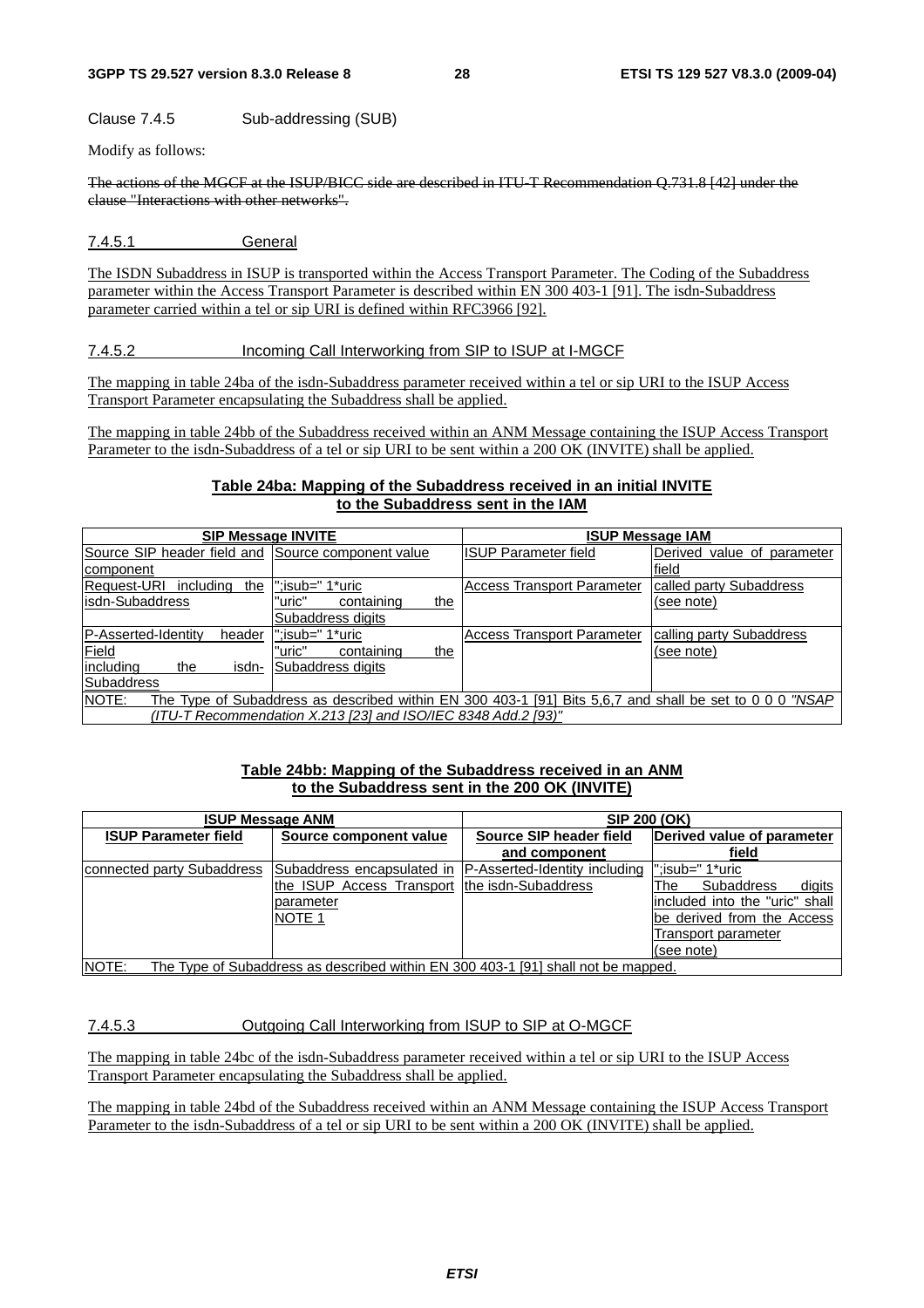| Table 24bc: Mapping of the Subaddress received in an IAM to the Subaddress sent in the INVITE |
|-----------------------------------------------------------------------------------------------|
|-----------------------------------------------------------------------------------------------|

|                             |                                                                                    | <b>ISUP IAM Message</b> |                            | <b>SIP INVITE Message</b>                 |                                    |  |  |
|-----------------------------|------------------------------------------------------------------------------------|-------------------------|----------------------------|-------------------------------------------|------------------------------------|--|--|
| <b>ISUP Parameter field</b> |                                                                                    |                         | Source component value     | Source SIP header field and               | Derived value of parameter         |  |  |
|                             |                                                                                    |                         |                            | component                                 | field                              |  |  |
| called                      | party                                                                              | <b>Subaddress</b>       | Access Transport parameter | <b>Request-URI</b><br>То<br>header<br>and | :isub=" 1*uric:"                   |  |  |
|                             |                                                                                    |                         | Note 1                     | field<br>the<br>isdn-<br>includina        | digits<br><b>Subaddress</b><br>The |  |  |
|                             |                                                                                    |                         |                            | <b>Subaddress</b>                         | included into the "uric" shall be  |  |  |
|                             |                                                                                    |                         |                            |                                           | Access<br>derived<br>the<br>from   |  |  |
|                             |                                                                                    |                         |                            |                                           | Transport parameter                |  |  |
|                             |                                                                                    |                         |                            |                                           | (see note)                         |  |  |
| calling                     | party                                                                              | <b>Subaddress</b>       | Access Transport parameter | P-Asserted-Identity<br>header             | ":isub=" 1*uric                    |  |  |
|                             |                                                                                    |                         | Note 1                     | field<br>From<br>field<br>header<br>and   | The<br><b>Subaddress</b><br>digits |  |  |
|                             |                                                                                    |                         |                            | including the isdn-Subaddress             | included into the "uric" shall be  |  |  |
|                             |                                                                                    |                         |                            |                                           | Access<br>derived<br>trom<br>the   |  |  |
|                             |                                                                                    |                         |                            |                                           | Transport parameter                |  |  |
|                             |                                                                                    |                         |                            |                                           | (see note)                         |  |  |
| NOTE:                       | The "Type of Subaddress" as described within EN 300 403-1 [91] shall not be mapped |                         |                            |                                           |                                    |  |  |

#### **Table 24bd: Mapping of the Subaddress received in a 200OK to the Subaddress sent in the ANM**

| 200OK                                                           |                            | <b>ANM</b>                                                                                                |                                       |  |
|-----------------------------------------------------------------|----------------------------|-----------------------------------------------------------------------------------------------------------|---------------------------------------|--|
| Source SIP header field and Source component value              |                            | IISUP Parameter field                                                                                     | parameter<br>IDerived.<br>value<br>of |  |
| component                                                       |                            |                                                                                                           | field                                 |  |
| P-Asserted-Identity                                             | includina l":isub=" 1*uric | connected party Subaddress                                                                                | Access Transport parameter            |  |
| the                                                             |                            |                                                                                                           | (see note)                            |  |
| NOTE:                                                           |                            | The "Type of Subaddress as described" within EN 300 403-1 [91] Bits 5.6.7 and shall be set to 0 0 0 "NSAP |                                       |  |
| (ITU-T Recommendation. X.213 [23] and ISO/IEC 8348 Add.2 [93])" |                            |                                                                                                           |                                       |  |

#### Clause 7.4.21 User-to-User Signalling (UUS)

Modify as follows:

#### 7.4.21.1 User-to-User Signalling (UUS) service 1 (implicit)

The coding of the User-user information element is described within EN 300 356-8 [10]. The User-to-User header is defined within ES 283 003 [3].

- NOTE 1: If the draft-johnston- sipping-cc-uui is agreed then the Reference to ES 283 003 [3] will be replaced by the agreed RFC.
- NOTE 2: The IETF RFC needs more detail on encoding of the UUI as defined within ITU-T Recommendation Q.763 i.e. the protocol discriminator and the encoding syntax.

The content of the uuidata field of the User-to-User header shall start with the first octet being the protocol discriminator and followed by the user information octets.

The format of the uuidata field shall be the hexadecimal representation of binary data coded in ascii alphanumeric characters. For example, the 8- bit binary value 0011- 1111 is 3F in hexadecimal. To code this in ascii, one 8- bit byte containing the ascii code for the character '3' (0011- 0011 or 033H) and one 8- bit byte containing the ascii code for the character 'F' (0100- 0110 or 046H) are required. For each byte value, the high-order hexadecimal digit is always the first digit of the pair of hexadecimal digits. The ascii letters used for the hex digits shall always be capital form.

#### For example:

```
User-to-User: 00C81031313232333334343535363637373838FA08303900064630E9E0;encoding=hex
```
Interworking procedures between the user-user information element and User-to-User header for the User-to-user signalling service 1 are defined in the following clauses.

NOTE 1: For 3GPP Release 8 the encoding of data should be described in more detail.

NOTE 2: For 3GPP Release 8 the interworking of the encoded data should be described in more detail.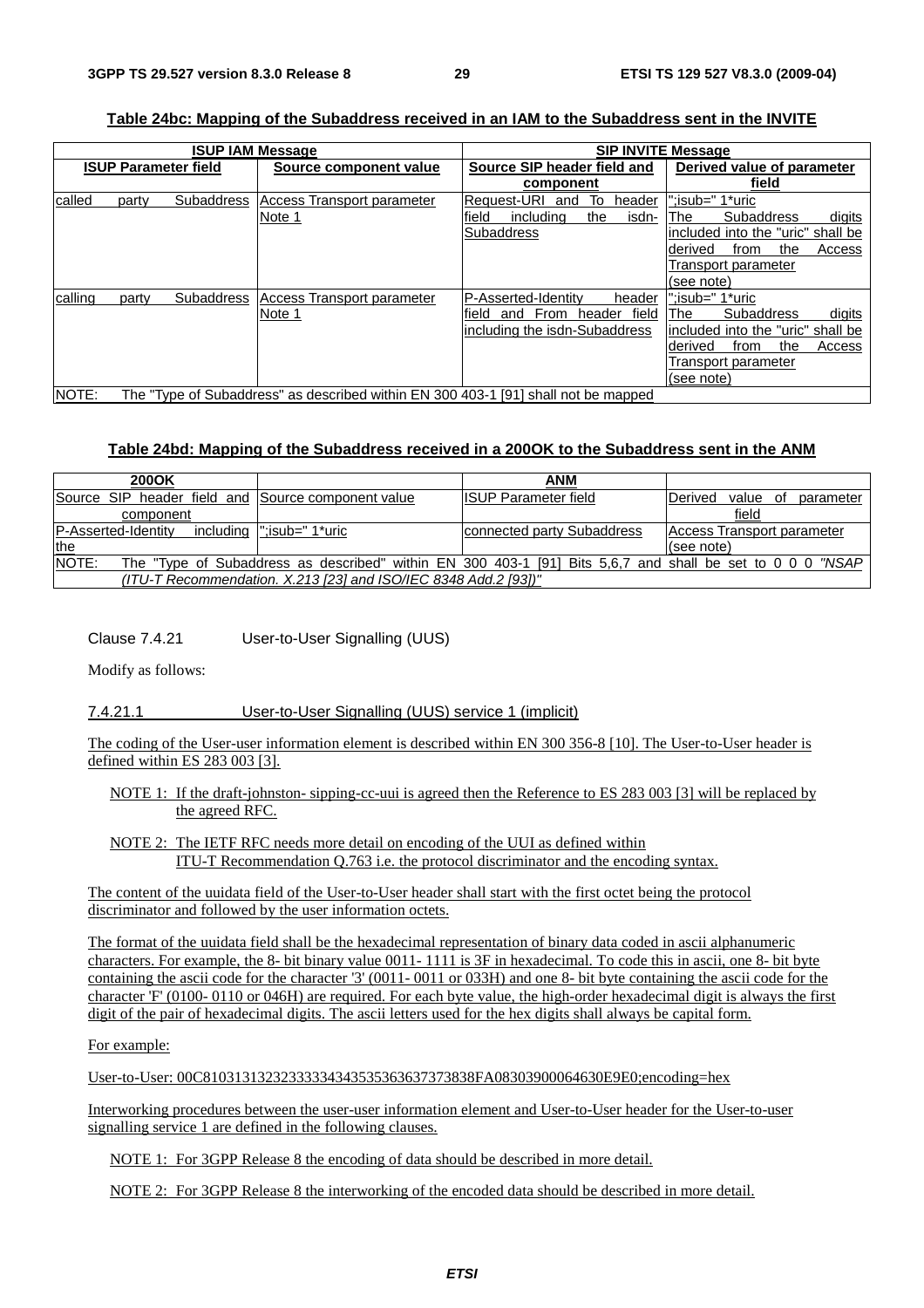#### 7.4.21.1.1 Incoming Call Interworking from SIP to ISUP at I-MGCF

On the receipt of the User-to-User Header if the encoding header field parameter of the User-to-User header set to hex the I-MGCF shall map the content of the *uuidata* header field to the *protocol discriminator* and *user information* parameters of the *user-user* information element. Mapping procedures for other encoding header field values are or further study.

The *length of user-user contents* parameter shall be set by the I-MGCF according to the normal procedures.

The I-MGCF maps the messages transporting the user-user information according to the normal interworking procedures.

#### **Table 7.4.21.1.1: Mapping of the User-to-User header to the ISUP user-to-user information parameter**

| SIP parameter $\rightarrow$                        |                                     |                             | $\rightarrow$ ISUP parameter                       |
|----------------------------------------------------|-------------------------------------|-----------------------------|----------------------------------------------------|
| <b>Source SIP header</b><br>field and<br>component | <b>Source</b><br>component<br>value | <b>ISUP Parameter field</b> | Derived value of parameter field                   |
| IUser-to-User                                      | uuidata                             | User-to-User                | <b>Protocol discriminator and User Information</b> |

#### 7.4.21.1.2 Outgoing Call Interworking from ISUP to SIP at O-MGCF

On the receipt of the user-user information element the O-MGCF shall map the protocol discriminator and user information parameters to the uuidata header field of the User-to-User header.

The O-MGCF shall set the encoding header field parameter of the User-to-User header to the "hex" value

The O-MGCF maps the messages transporting the user-user information according to the normal interworking procedures.

#### **Table 7.4.21.1.1: Mapping of the ISUP user-to-user information parameter to the User-to-User header**

|                                | $\rightarrow$ ISUP parameter                |                                                              | $\rightarrow$ SIP parameter         |
|--------------------------------|---------------------------------------------|--------------------------------------------------------------|-------------------------------------|
| <b>ISUP Parameter</b><br>field | Source parameter field                      | <b>Source SIP</b><br>header field<br><u>and</u><br>component | Derived value of<br>parameter field |
| User-to-User                   | Protocol discriminator and User Information | User-to-User                                                 | luuidata                            |

#### 7.4.21.2 User-to-User Signalling (UUS) service 1 (explicit)

The actions of the MGCF at the ISUP/BICC side are described in ITU-T Recommendation Q.737.1[42] under the clause "Interactions with other networks".

7.4.21.3 User-to-User Signalling (UUS) service 2 (implicit & explicit)

The actions of the MGCF at the ISUP/BICC side are described in ITU-T Recommendation Q.737.1[42] under the clause "Interactions with other networks".

7.4.21.4 User-to-User Signalling (UUS) service 3 (implicit & explicit)

The actions of the MGCF at the ISUP/BICC side are described in ITU-T Recommendation Q.737.1[42] under the clause "Interactions with other networks".

Annex D (informative): Bibliography

draft-johnston-sipping-cc-uui-02 "Transporting User to User Information for Call Centres using SIP" 2007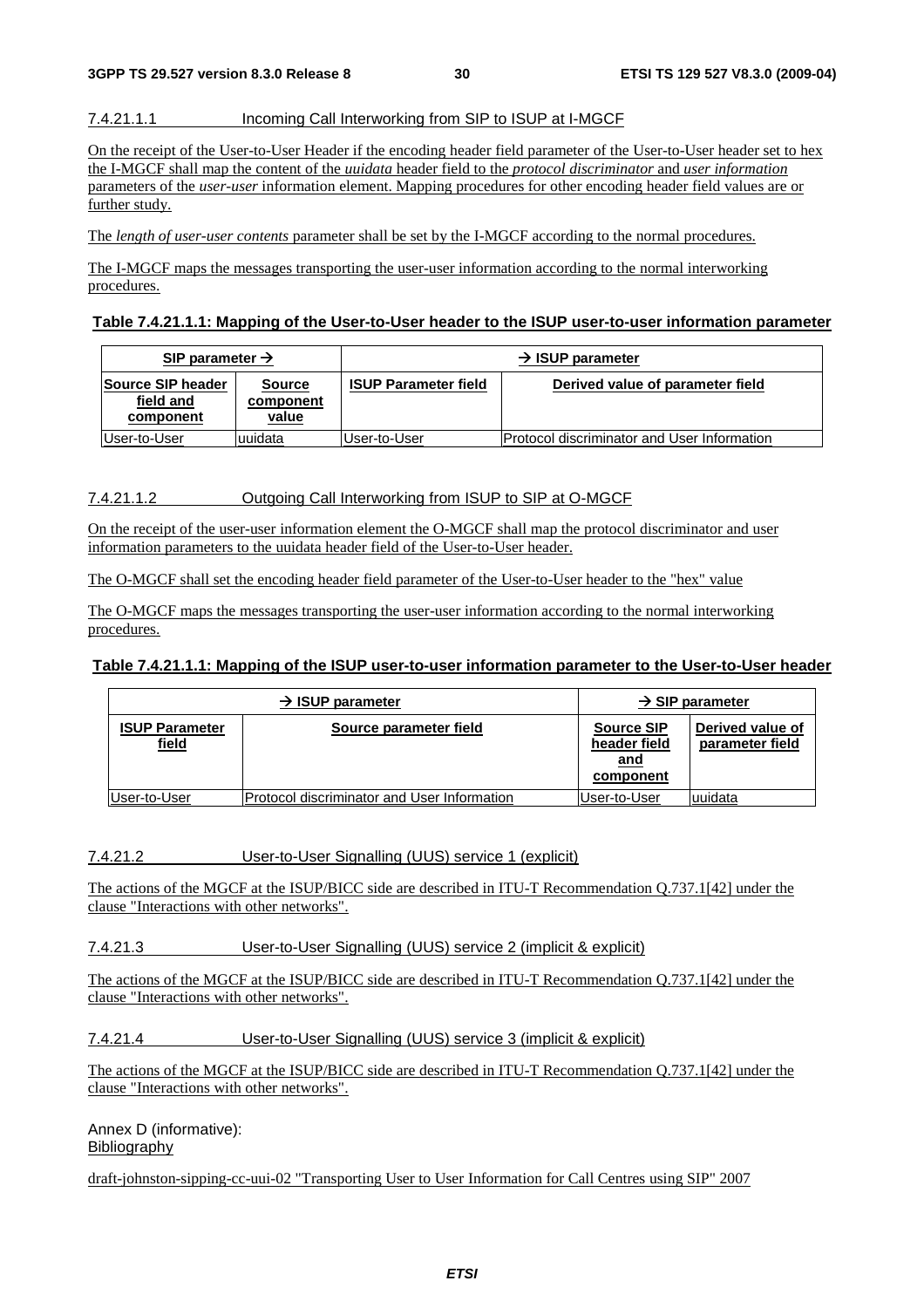### Annex A (informative): Change history

|                      | <b>TISPAN # TISPAN Doc.</b> | <b>CR</b> | Subject/Comment                                                       |
|----------------------|-----------------------------|-----------|-----------------------------------------------------------------------|
| 14bis                | 234r2                       | 001       | Mapping of SUB                                                        |
| 14bis                | 354r2                       | 002       | WI3019-SIP-ISUP Interworking addition of Overlap signalling at the I- |
|                      |                             |           | MGCF (removed)                                                        |
| 14ter                | 352r1                       | 003       | Corrections of sub-addressing interworking                            |
| WG3                  | TISPAN3- WG3TD175r1         |           | 001r1 WI3119 ES 283 027 correction of Subaddressing                   |
| TISPAN3-<br>WG3      | Void                        | 004       | Void                                                                  |
| WG3                  | TISPAN3-WG3TD057r3          | 005       | WI 3119 Addition of UUS Interworking description                      |
| TISPAN3- Void<br>WG3 |                             | 006       | Void                                                                  |
| WG3                  | TISPAN3- WG3TD004r3         | 007       | WI3119 ES 283 027 - Progress Indicator mapping                        |
| WG3                  | TISPAN3-WG3TD165r4          | 008       | WI3119 ES 283 027 Fallback                                            |
| WG3                  | TISPAN3-WG3TD129r3          | 009       | WI3120 ES 283 027 SIP XML transit specific interworking               |

|             | <b>Change history</b> |                 |           |   |                                                             |              |            |
|-------------|-----------------------|-----------------|-----------|---|-------------------------------------------------------------|--------------|------------|
| <b>Date</b> | TSG#                  | <b>TSG Doc.</b> | <b>CR</b> |   | <b>Rev Subject/Comment</b>                                  | <b>l</b> Old | <b>New</b> |
| 2006-07     |                       |                 |           |   | Published as ETSI ES 283 027                                |              | 1.1.1      |
| 2007-09     |                       |                 |           |   | Published as ETSI ES 283 027                                |              | 1.4.0      |
| 2008-01     |                       |                 |           |   | Released on ETSI member approval process as ETSI ES 283 027 |              | 2.4.0      |
| 2008-01     |                       |                 |           |   | Converted to 3GPP TS 29.527                                 |              | 2.4.1      |
| 2008-03     | TSG #39               |                 |           |   | MCC update to version 8.0.0 after approval at TSG CT#39     | 2.4.1        | 8.0.0      |
| 2008-05     | <b>TSG #40</b>        | CP-080293       |           | 2 | TMR and Fallback mapping                                    | 8.0.0        | 8.1.0      |
| 2008-09     | <b>TSG #41</b>        | CP-080557       | 004       | 2 | Mapping of TMU                                              | 8.1.0        | 8.2.0      |
| 2008-09     | <b>TSG#41</b>         | CP-080557       | 005       | 2 | Progress Indicator mapping                                  | 8.1.0        | 8.2.0      |
| 2009-03     | TSG#43                | CP-090088       | 006       |   | Progress Indicator mapping                                  | 8.2.0        | 8.3.0      |